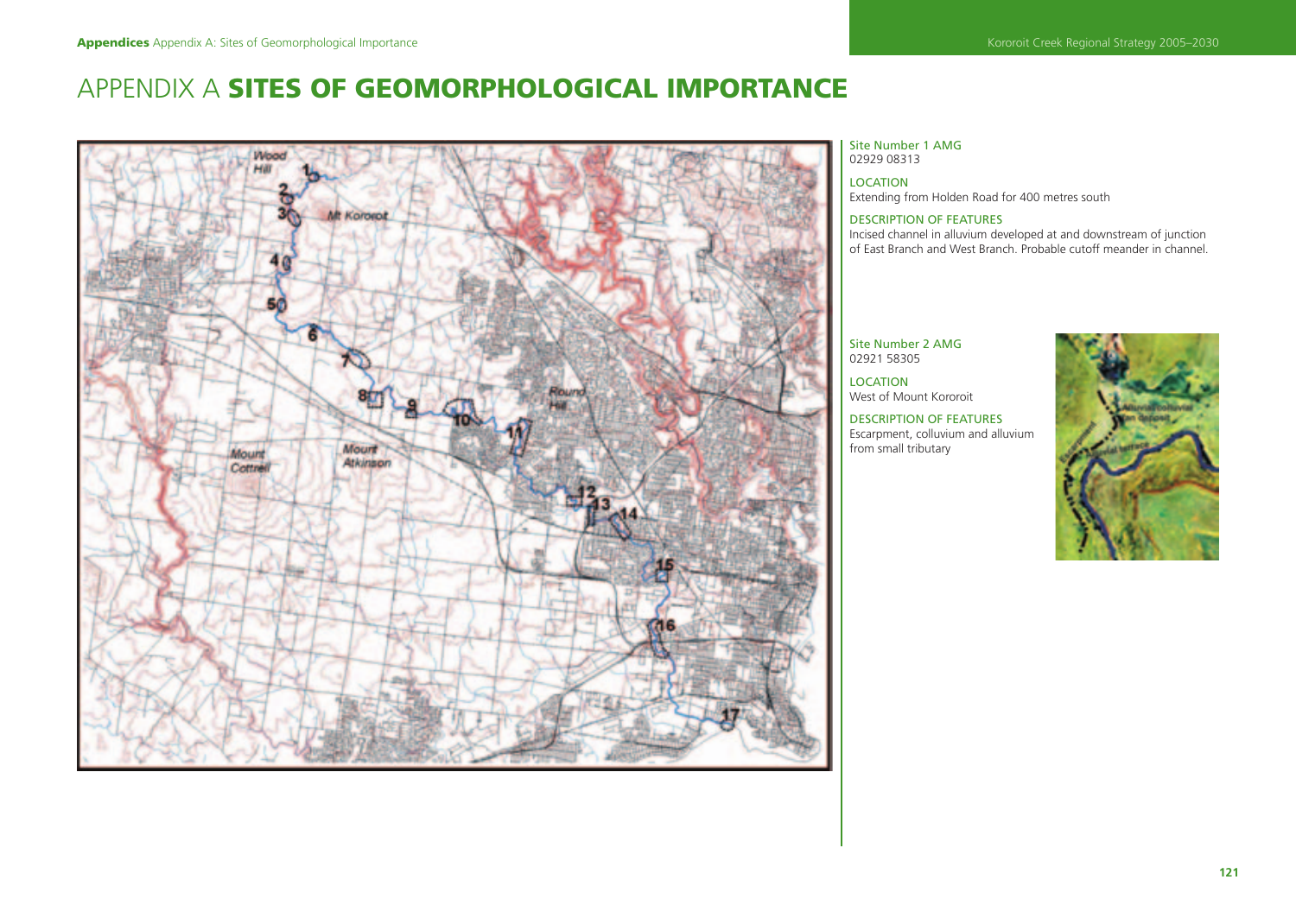# Site Number 3 AMG 02922 58294

LOCATION Western end of Mount Kororoit Road

# DESCRIPTION OF FEATURES

Escarpment, gravel terraces with basalt and silcrete pebbles, rock pavement in stream bed.

# INTERPRETATION

Shows complex nature of alluvial infill in valley. Silcrete is a weathering product between lava flows. Shows context of Mount Kororoit in determining landscape and stream



Site Number 4 AMG 58276 02920

### LOCATION

800 metres north of Keilor-Melton Road bridge over Kororoit Creek (Site not field inspected)

DESCRIPTION OF FEATURES Basalt escarpment 15+ metres high.



## Site Numbers 5, 6, & 7. AMG 02917 58256 to 02953 58233

#### LOCATION

Approximately 500 metres south of Keilor-Melton Roadbridge over Kororoit Creek to Taylors Road (approximately 500 metres south of Beattys Road bridge).

#### DESCRIPTION OF FEATURES

Wide alluvial plain with

a complex of sedimentary deposits. Deeply incised alluvial channel with complex and varied meander patterns. Good exposure of jointed basalt at Beattys Road.

# INTERPRETATION

Thickest and most complex alluvial deposit along the Kororoit Creek. Potential for sedimentary and pollen

# Site Number 8 AMG 02958 58217

# LOCATION

300 metres west of Deanside Drive

# DESCRIPTION OF FEATURES

Ingrown meander with two alluvial terrace levels. Two lava flow units exposed in escarpment.



Alluvia

# **Site Number 9 AMG**  02978 58209

LOCATION West of Sinclairs Road

#### DESCRIPTION OF FEATURES

Bluff, escarpment, colluvial and alluvial terrace and flood plain.

# INTERPRETATION Very clear example of

a common feature of the Kororoit Creek



Bluff and escarpment



Site Number 10 AMG 02993 58209 to 03008 58206

# LOCATION One kilometre reach of creek immediately north of Caroline Springs including outcrop in cutting at bridge.

DESCRIPTION OF FEATURES colluvial terraces.

INTERPRETATION the Kororoit Creek.





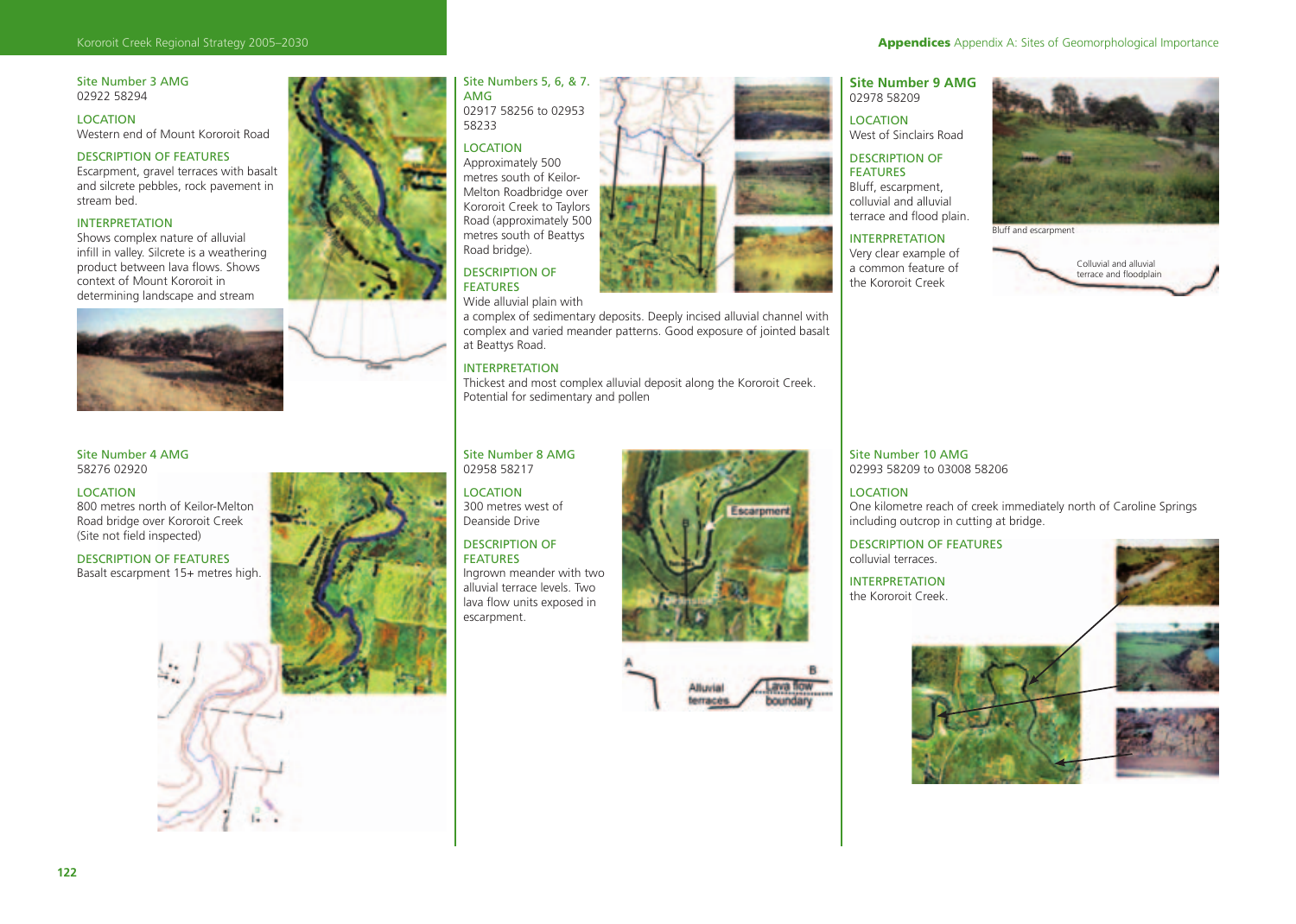# Kororoit Creek Regional Strategy 2005–2030

# Site Number 11 AMG 03026 58277 to 03024 58188

#### LOCATION West of Opie Road

and Kinterbury Drive, St Albans

# DESCRIPTION OF FEATURES

Variable valley morphology – asymmetric valley profile – weakly developed slipoff slope and low opposing escarpment. Planar basalt surface. Groundwater pools in creek.



# INTERPRETATION

An example of the variable valley development along Kororoit Creek – probably related to

Western Highs

#### Site Number 12 AMG 03050 58172

LOCATION Northern side of Western Highway behind the Deer Park Hotel.

# DESCRIPTION OF FEATURES Deep pools

INTERPRETATION

# Example of

groundwater inflow.

# Site Number 13 AMG 03057 58165

LOCATION More Park opposite Esmond Street, Ardeer DESCRIPTION OF FEATURES Natural escarpment and deep pools



Site Number 15 AMG 03088 58144

# LOCATION South of Wright Street, Sunshine, wrapping around Buckingham Reserve.

DESCRIPTION OF FEATURES Ingrown, anvil-shaped meander.



Site Number 16 AMG 03090 58107

# LOCATION

Right bank or Kororoit Creek, south of Blackshaws Road, Altona North

# DESCRIPTION OF FEATURES

Slightly modified but basically original escarpments with a number of large fallen basalt is a rock-floored terrace that is either a cutoff meander or a remnant higher sea level shore platform. It does not appear to be an alluvial terrace.







# DESCRIPTION OF FEATURES

Site Number 14 AMG 03168 58165 LOCATION South of Western Highway (opposite Yallourn Street, Hesser Street, Thwaites Street and Helene Street), and extending to opposite Selwyn Park, Ardeer

Deeply incised valley with benched slopes and unusual high level rock terrace (with operating market garden). Clear exposures of fractured basalt.

# INTERPRETATION

An unusually diverse array of rocky features in the urban area, including alluvial and rock terraces.

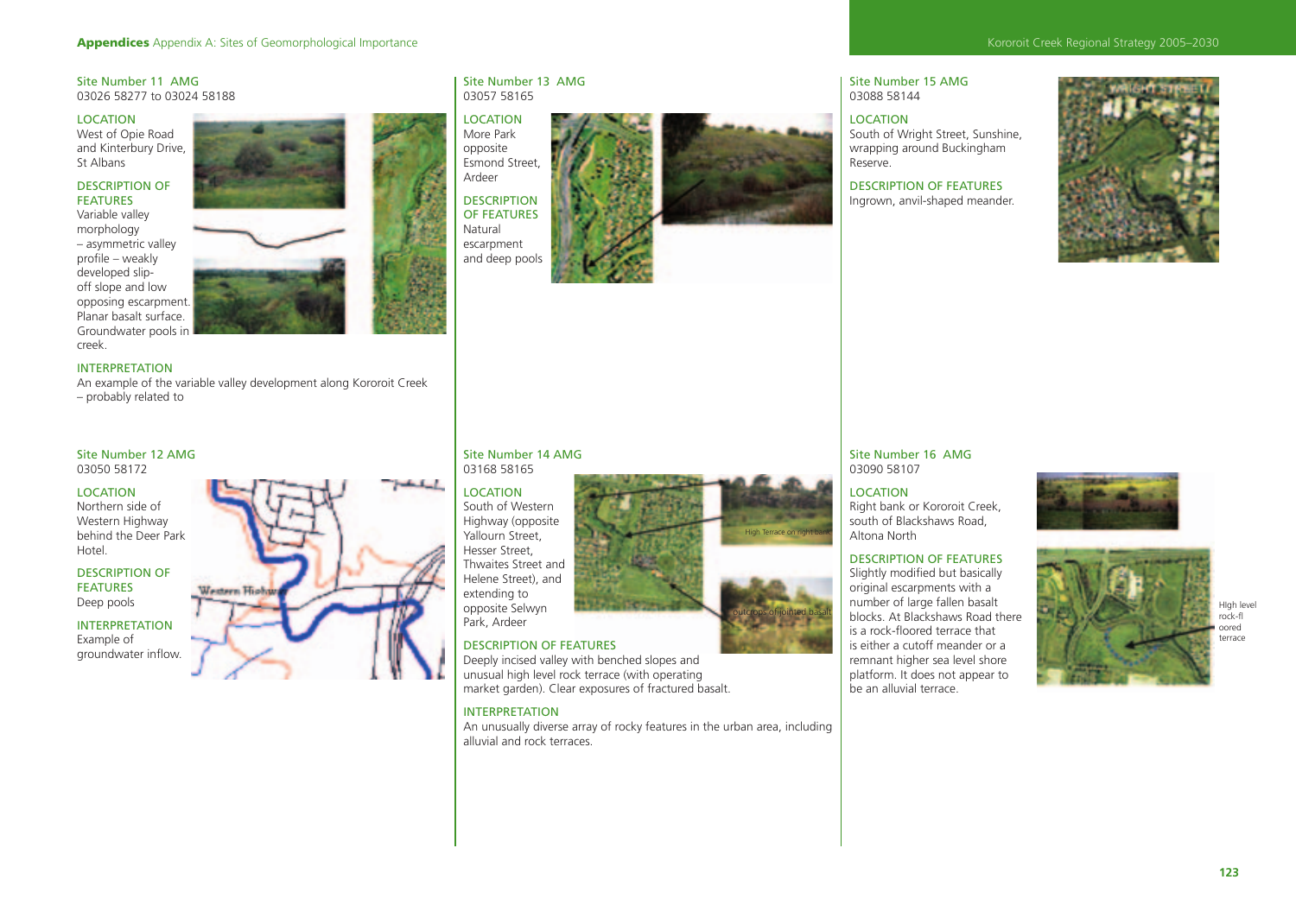# Site Number 17 AMG 03120 58077

LOCATION Estuarine sector of Kororoit Creek in Altona Coastal Park

# DESCRIPTION OF FEATURES

Tidal wetland of mangrove, salt marsh and tidal creeks. Remnant coastal sand ridges.

# INTERPRETATION

A remnant of the original large tidal wetland and sandridge complex at the mouth of Kororoit Creek and along Altona Bay. One of the few occurrences of mangrove in



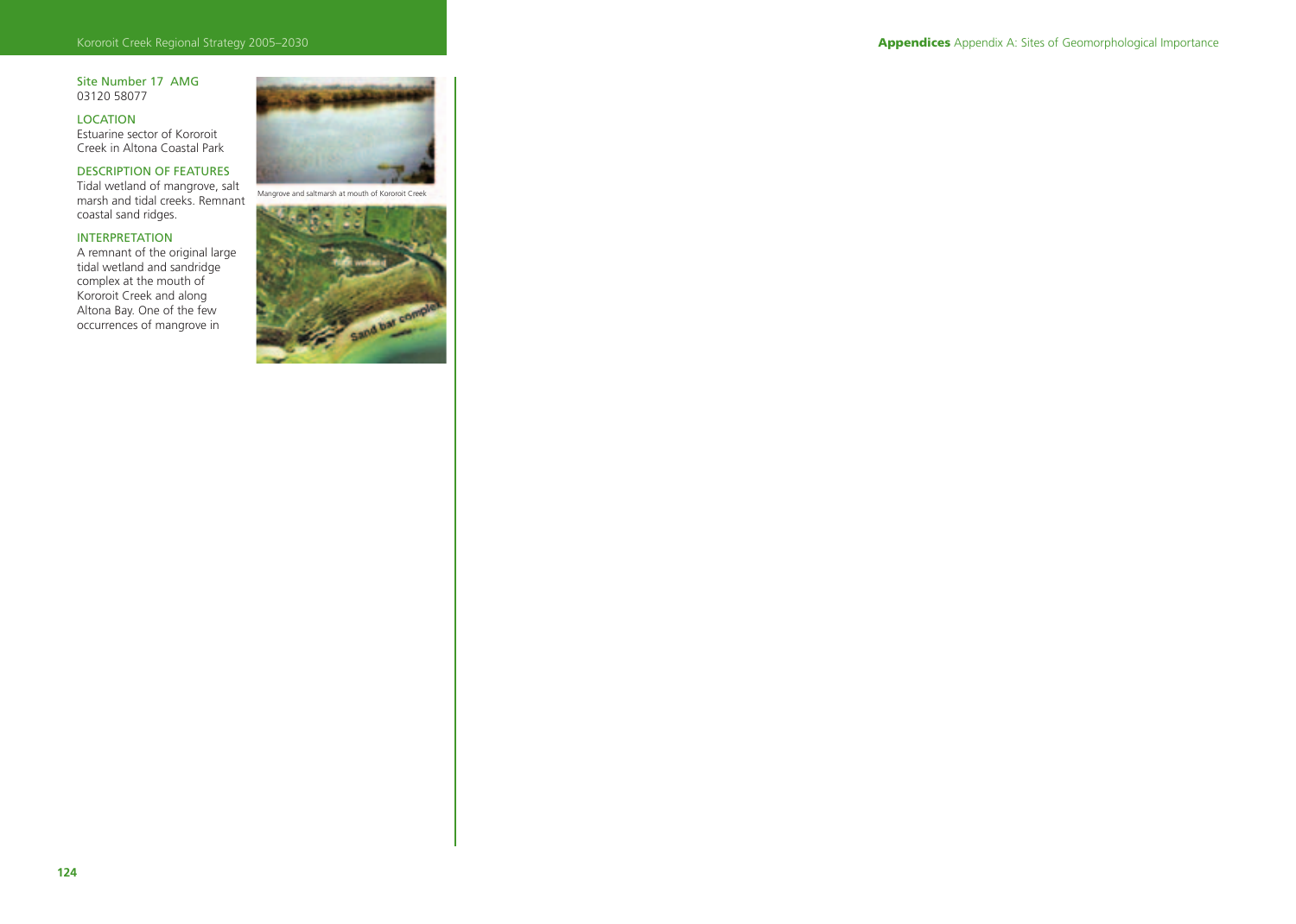# APPENDIX B **Draft Planning Scheme Recommendations Planning Policy**

# **Planning Scheme Recommendations**

Sound planning policy is seen as an important tool to support the objectives of the Kororoit Creek Regional Strategy. The strategy provides a better understanding of the environmental values of the creek corridor, and has identified heritage places that warrant assessment for planning scheme protection. The strategy has also reviewed existing planning policy in relation to land use and ownership and has identified matters that require attention.

The identified planning policy issues include:

- the inconsistent recognition and protection of the values of Kororoit Creek;
- the policy tools applying to the creek vary considerably across the municipalities of Melton, Brimbank and Hobsons Bay;
- sections of public land along the creek are not zoned to reflect its conservation or recreation purpose;
- sections of private land along the creek are inappropriately zoned for public purposes;
- ensuring that development areas have appropriate controls to avoid adverse impact on the creek corridor.

Suggested planning policy responses include:

- strengthening of policy to protect the environmental values of the creek corridor for each of the municipalities. This would be through an Environmental Significance Overlay schedule, local policy and amendments to Municipal Strategic Statements;
- a more consistent application of policy along the creek corridor;
- rezoning of public land along the creek corridor to either Public Conservation and Resource Zone or Public Park and Recreation Zone, consistent with its intended use (Melbourne Water land should remain zoned Public Use Zone 1 where appropriate);
- apply appropriate policy tools, such as the Design and Development Overlay, to protect sections of the creek corridor from adverse impacts of development;
- a local policy to acknowledge the Kororoit Creek Regional Strategy as a reference document.

An emerging issue is that the proposed Melton Growth Corridor will need to incorporate appropriate buffer areas between Kororoit Creek and the proposed residential subdivisions.

While planning policy is generally reactive and has its limitations, it provides tools that can be effective in protecting the creek values from adverse use and development. Planning policy can also be used to pursue opportunities, such as amalgamating the open space along the creek corridor either through the subdivision process or developer contributions. The Public Acquisitions Overlay is another option to secure land for public purposes, but is not recommended in the context of this strategy.

A priority policy initiative is the coordinated application of Environment Significance Overlay schedules over the full length of the creek corridor. Amendments could be handled in a coordinated process with one Planning Authority nominated to handle amendment administration.

It should be noted that the Wyndham Planning Scheme is identified as having a negligible planning policy role in this strategy as only a small

section of creek corridor is located within the municipality. Wyndham has also adopted a Waterways Strategy, which uses a different application of overlay controls.

A suggested program of Planning Scheme Amendments is provided below.

| <b>Proposed Scheme Amendment (Purpose)</b>                                                                                                                                                                                               | <b>Planning Authority</b>           | <b>Priority</b> |
|------------------------------------------------------------------------------------------------------------------------------------------------------------------------------------------------------------------------------------------|-------------------------------------|-----------------|
| Introduce a detailed ESO schedule which addresses the Kororoit Creek corridor.<br>A review of the<br>existing ESO2 Wetlands, waterways and Riparian Strips may also be desirable.                                                        | Melton Shire<br>(or nominated PA)   | High            |
| Ensure that the Melton Growth Corridor planning is consistent with the Kororoit Creek Regional<br>Strategy and includes appropriate buffers.                                                                                             | Melton Shire                        | High            |
| Rezone sections of identified public land to appropriate public use.                                                                                                                                                                     | Melton Shire                        | Medium          |
| Introduce a Local Policy to recognise the Kororoit Creek Regional Strategy as a 'referred document'.<br>This can be through a general Waterways local policy or a Kororoit Creek specific local policy.                                  | Melton Shire                        | Medium          |
| Amend the Municipal Strategic Statement to acknowledge Kororoit Creek values.                                                                                                                                                            | Melton Shire                        | Medium          |
| Assess whether the following places warrant protection through the Heritage Overlay: Kororoit<br>Creek Farm buildings; Rockbank Inn; bridge ruins at Beatty's Road, Deanside Farm buildings and<br>Clarke Road Ford.                     | Melton Shire                        | Medium          |
| Assess whether the identified landscapes warrant protection through the Significant Landscape<br>Overlay.                                                                                                                                | Melton Shire                        | Low             |
| Amend DPO 1 (Melton East Growth area) and DPO7 (Tenterfield).                                                                                                                                                                            | Melton Shire                        | Medium          |
| Introduce a detailed ESO schedule which addresses the Kororoit Creek corridor.                                                                                                                                                           | Brimbank CC<br>(or nominated PA)    | High            |
| Introduce a Local Policy to recognise the Kororoit Creek Regional Strategy as a 'referred document'.<br>This can be through a general Waterways local policy or a Kororoit Creek specific local policy.                                  | <b>Brimbank CC</b>                  | Medium          |
| Rezone sections of identified public land to appropriate public use.                                                                                                                                                                     | Brimbank CC                         | Medium          |
| Amend the Municipal Strategic Statement to acknowledge Kororoit Creek values.                                                                                                                                                            | <b>Brimbank CC</b>                  | Low             |
| Amend DPO 6 (Cairnlea)                                                                                                                                                                                                                   | Brimbank CC                         | Medium          |
| Assess whether the following places warrant protection through the Heritage Overlay: Rockbank<br>Middle Road Farm ruins; Bullum Bullum Reserve and Neale Road Ford.                                                                      | Melton SC                           | Medium          |
| Apply a Land Subject to Inundation Overlay schedule, as identified.                                                                                                                                                                      | Brimbank CC &<br>Melbourne Water    | High            |
| Amend the Municipal Strategic Statement to acknowledge Kororoit Creek values.                                                                                                                                                            | Hobsons Bay CC                      | Medium          |
| Introduce a detailed ESO schedule which addresses the Kororoit Creek corridor.                                                                                                                                                           | Hobsons Bay CC (or<br>nominated PA) | High            |
| Rezone sections of identified public land to appropriate public use.                                                                                                                                                                     | Hobsons Bay CC                      | Medium          |
| Introduce a Local Policy to recognise the Kororoit Creek Regional Strategy as a 'referred document'.<br>This can be through a general Waterways local policy or a Kororoit Creek specific local policy.                                  | Hobsons Bay CC                      | Medium          |
| Assess whether the following place warrants protection through the Heritage Overlay: fmr residence<br>of hermit adj Grieves Road Bridge; the vestiges of the fmr Williamstown Racecourse, BP Pipe Bridge<br>and building on Toll Estate. | Hobsons Bay CC                      | Medium          |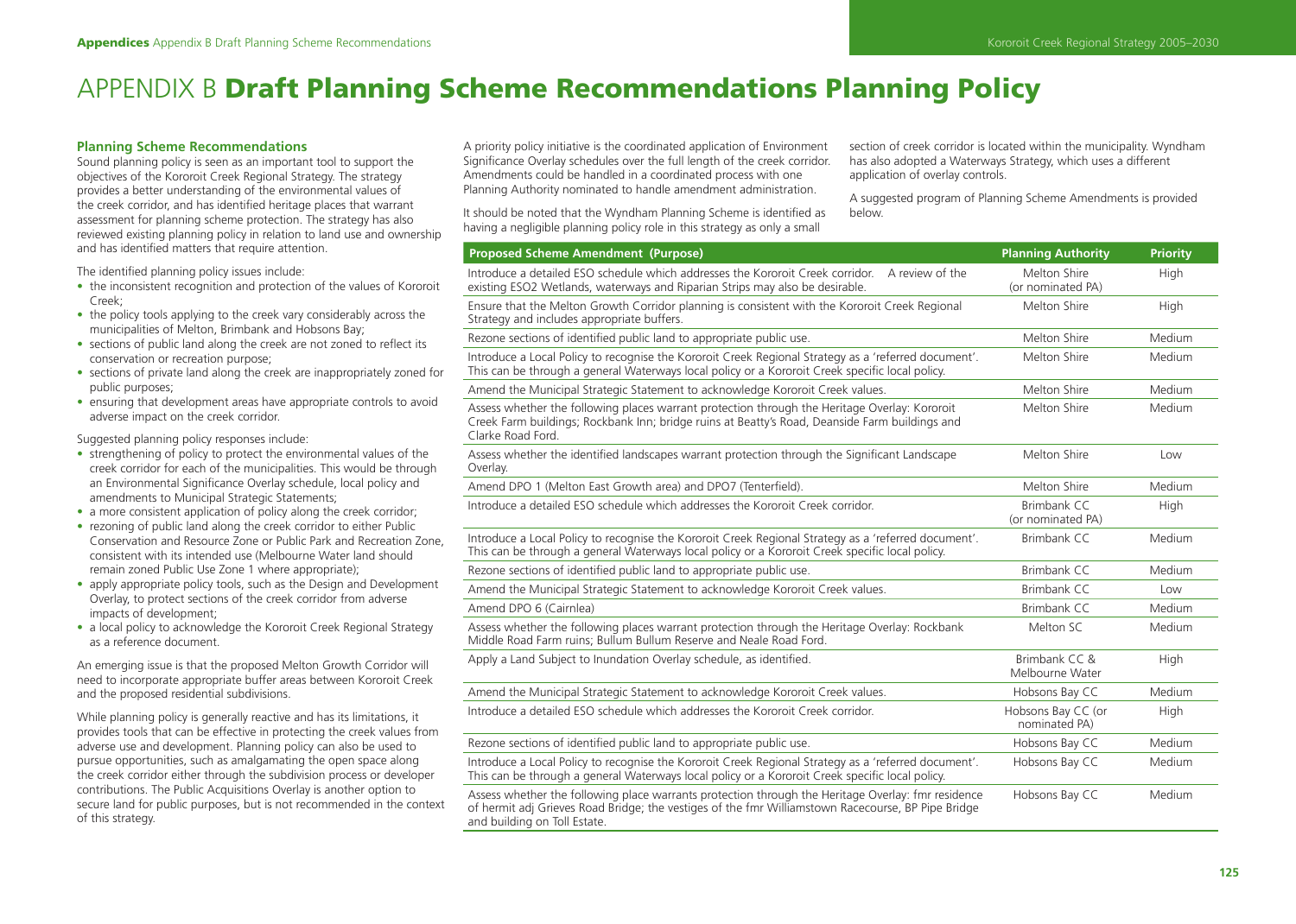# **Implementation of the Kororoit Creek Strategy Plan through Municipal Planning Schemes**

The Kororoit Creek Strategic Plan has identified a future direction for the creek. This future includes improved public access and use, protection of biodiversity and water quality, recognition of landscape values and identification of heritage features. The plan seeks to realise the values of the creek. As mentioned, the planning scheme will be used as one of the means of implementing the directions and strategies of the plan. The planning schemes can be used to;

- Highlight the intended use of the creek environs
- Protect biodiversity values
- Protect heritage values
- Protect water quality
- Protect landscape features
- Provide for acquisition of land for public purposes, eq. public access along the creek
- Ensure adjoining development furthers the vision for the creek envisaged by this strategy.

Some of the relevant planning schemes already recognise and seek to protect the values of the creek. An aim of this project is to provide for a common direction with respect to management of the creek.

In summary implementation of the Kororoit Creek Strategy plan through the municipal planning schemes will involve:

- Common recognition of values in the MSS;
- Common local policy which incorporates the vision, directions and quiding principles of the Strategy, and provides for reference to the Strategy;
- Rezoning public land along the creek to Public Conservation and Resource Zone, in recognition of its values and intended future function. Formal recreation areas should be zoned Public Park and Recreation Zone. Areas of fundamental importance to the function of Melbourne Water should remain zoned PUZ1;
- Application of an Environment Significance Overlay over the creek and environs to further highlight the environmental values of the area and ensure the protection of natural features, remnant vegetation, stream function and water quality. Generally the ESO should be applied 30 metres beyond break of slope;
- Use of the Heritage Overlay to protect identified heritage features;
- Use of a Design and Development Overlay in some areas to ensure new development in the adjoining urban area complements the creek and supports the strategy;
- Use of the Public Acquisitions Overlay where Council wishes to acquire land for creek access.
- Clause 15.11–2 of the Victorian Planning Provisions requires that planning and responsible authorities should identify, conserve and protect places of natural and cultural values from inappropriate development. These include...places of Aboriginal cultural heritage significance, including historical and archaeological sites. Further, planning and responsible authorities 'must take account of the requirements (of Aboriginal heritage legislation) and the views of local Aboriginal communities in providing for the conservation and enhancement of places, sites and objects of Aboriginal cultural heritage value.

• Consideration should be given as to whether amended Local Policies are sufficient to protect Aboriginal cultural heritage values or whether Development Plan Overlays for areas earmarked for development adjacent to the Creek, should be amended to reflect the Guiding Principles as stated on page 3.

Note: All proposed changes to planning schemes will have regard to *Melbourne 2030* and a *Plan for Melbourne's Growth Areas*. Accordingly the following proposed planning scheme changes will be reviewed and approved prior to formal exhibition.

# **Program of Amendments**

# **Melton**

- Stage 1
- Amend MSS
- Incorporate Local Policy
- Rezone Public Land as recommended
- Apply new ESO
- Amend DPO 1 and 7 as recommended

# Stage 2

- Apply Heritage Overlay to identified heritage features
- Apply Significant Landscape Overlay to identified significant landscapes

# **Brimbank**

- Stage 1
- Amend MSS
- Incorporate Local Policy
- Rezone Public Land as recommended
- Apply new ESO
- Amend DPO 6 as recommended

# Stage 2

- Apply Heritage Overlay to identified heritage features
- Apply DDO as recommended
- Introduce LSIO in conjunction with Melbourne Water (The new DDO and LSIO could be done in Stage 1 should Council resources permit)

# **Wyndham**

# Stage 1

- Incorporate Local Policy
- Rezone Public Land as recommended
- Apply new ESO

(Note – Wyndham are presently implementing a Waterways Strategy and will seek to manage their section of Kororoit Creek consistent with that as well as consistent with the Kororoit Creek Strategic Plan)

# **Hobsons Bay**

- Stage 1
- Amend MSS
- Incorporate Local Policy
- Rezone Public Land as recommended
- Apply new ESO Stage 2
- Apply Heritage Overlay to identified heritage features

# **Changes to the Melton Planning Scheme**

# **21.01–11 Environment and Landscape Character**

The Shire of Melton is within the area covered by the Port Phillip Catchment. Council will implement the Port Phillip and Western Port Regional Catchment Strategy within the Shire. The Catchment Authority is currently preparing its overall management strategy as well as the various detailed strategies that it is obliged to prepare. In time, the relevant details of these strategies will be included within the planning scheme. In particular, floodplain management has yet to be addressed in great detail despite there being some flooding concerns on the Kororoit Creek. It is anticipated that accurate flooding information will be an outcome of the Catchment Management Authority Floodplain Strategies.

The Shire of Melton has a diverse environment and landscape character. The key land management and conservation issues in the Shire include the control of noxious weeds and animals; ensuring sustainable land use on Melton's generally fragile environment; and the conservation of significant natural sites and remnant vegetation. The Shire's landscape consists of the following major landscape character units:

# Grass Plains

Sweeping grassland plains are the dominant and distinctive feature of the Melton landscape. These are part of the Western basalt plain and cover the central and southern areas of the Shire. Land quality on the grass plains generally improves as one moves to the north.

# Lowland Pastures and Woodlands:

Located to the north of the grass plains. These areas receive a slightly higher rainfall and have deeper, more productive soil than the grass plains to its south.

# Upland Pastures and Foothills:

These are located in the most northern areas of the Shire. These areas have the highest rainfall in the Shire and support a greater diversity of vegetation. There is substantial tree cover in the foothills and upper ranges. The foothill areas have the highest quality pasture in the Shire. However the upper hills due to their topography and shallow soils are extremely fragile and limited to open forest use. These areas are also most susceptible to wildfire and need to be addressed in terms of fire protection.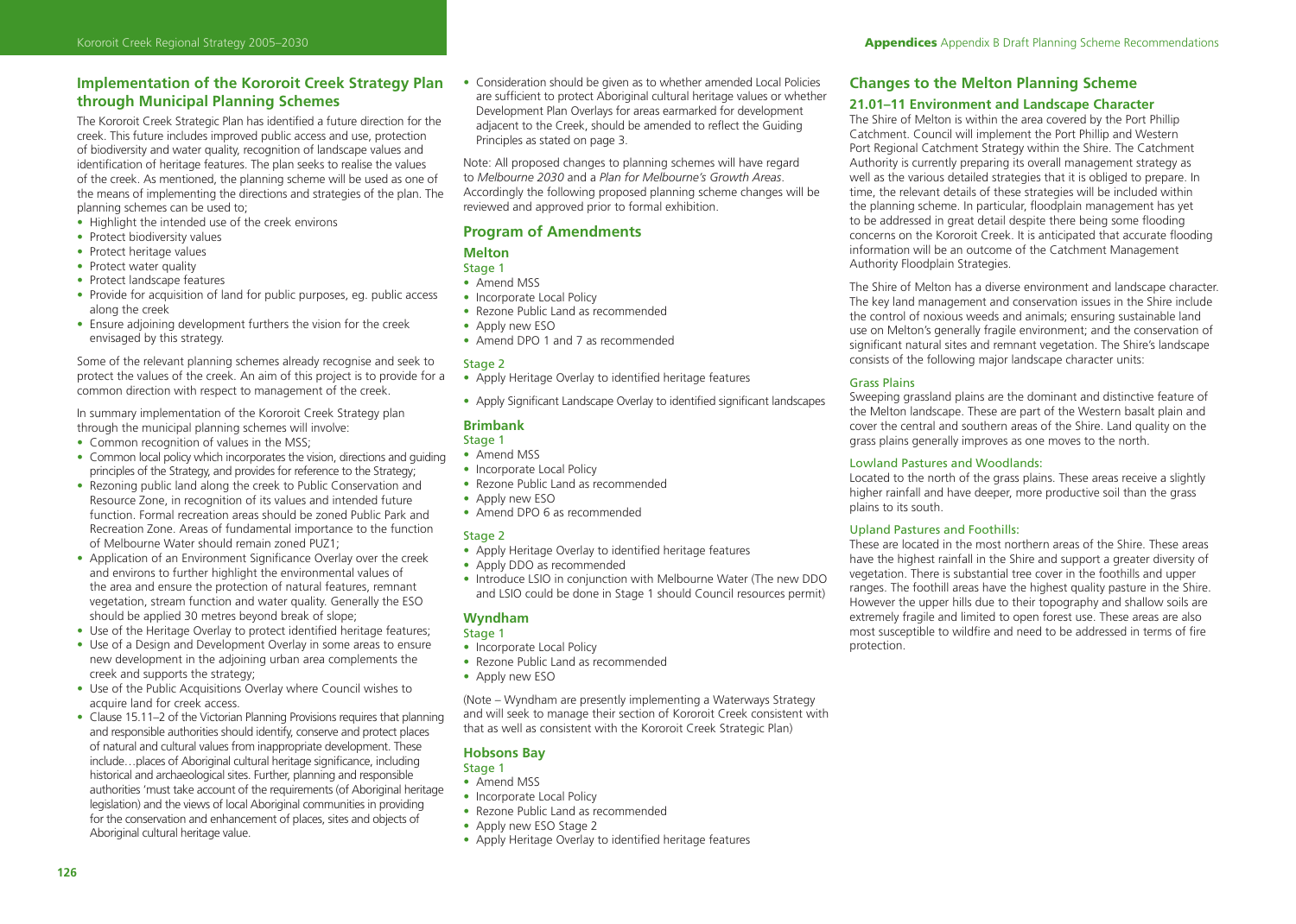#### Water Courses:

Include the Werribee River, Arnolds Creek, Little Blind Creek, Melton Reservoir, Kororoit Creek and tributaries, Toolern Creek and tributaries and the Djerriwarrh Creek. The natural drainage and environmental fabric of the rural landscape is dependent on the conservation of these systems. The rivers and streams also provide the opportunity to realise a significant recreation network throughout the Shire. The Kororoit Creek is one of Melbourne's significant waterways, traversing a range of rural, residential and industrial environments. It has important natural and cultural values. It provides a unique open space and an opportunity to link the communities it passes through. It has environmental significance in that the water body itself and surrounds provide habitat to terrestrial and aquatic flora and fauna. Water quality is of specific importance as the creek flows into Port Philip Bay at the Altona Coastal Park and the Jawbone Marine Sanctuary. The creek area also provides an insight into the presettlement landscape of the area and also harbours heritage artefacts from pre and post contact settlement.

#### Significant natural sites:

Melton has a number of significant natural sites which include remnant stands of native vegetation, native grasslands, woodlands, wetlands, geological features and flood plain areas. Identified sites include the Pyrete Ranges Forest, Ryans Lane Woodland, Diggers Rest Dry Lake and the Diggers Rest Rail Reserve Grassland in the Shire's north; and North Western Rail Reserve Grasslands, the Robinsons Rd and Mt Cottrell Wetlands, and the Exford and Mt Cottrell Woodlands in the south.

# **21.04–2 Melton East Growth Area**  Snapshot

The Melton East Growth area is located on the eastern boundary of the Melton Shire and abuts the City of Brimbank along its entire eastern border. It comprises an area of about 2,770 hectares, bounded to the south by the Ballarat railway line, to the west by Clarke Road, Monaghans Lane and the high voltage transmission line, to the north by a natural watershed and the Bendigo railway line; and to the east by the Melton Shire boundary. The Melton East Growth Area is the Shire's second urban centre. Currently, the area is experiencing high rates of growth and development, although the majority of this is occurring in the northern suburb of Hillside. Burnside, the area's southern-most suburb is currently under construction, and growth rates are increasing. It is envisaged that the area will eventually accommodate approximately 70,000 people. Given this population size, a range of community, retail and recreational facilities and activities have been planned (see Melton East Strategy Plan Revised (1997) and their development will be encouraged.

# **Objective**

To enable the Melton East Growth Area to develop its own identity, distinctive from the established residential areas to the east, providing a range of civic, cultural, commercial, educational and employment opportunities for its residents.

# Opportunities and Constraints

- The Melton East Growth Area is the Melton Shire's second largest urban settlement and will ultimately accommodate approximately 70,000 people in distinctive neighbourhood structures with a range of commercial and community facilities at the local, neighbourhood and sub-regional level.
- The area has excellent road access via the Melton Highway to the north and the Western Highway to the south.
- The Kororoit Creek is an important natural asset linking Melton East to the City of Brimbank. A significant regional park is proposed on the creek.
- A large part of the site is relatively difficult to service, due to the physical constraints imposed by the Kororoit Creek, and the capacity of existing reticulated infrastructure to the east.
- The Melbourne Airport Environs Area (MAEA) restricts development patterns in the northern-most part of the land unit.
- The western boundary of the Growth Area forms a permanent barrier to the future expansion of the metropolitan area.
- Residential development opportunities to the east of the Shire are rapidly diminishing and should, according to estimates prepared by the Department of Infrastructure, be all but exhausted in approximately ten years time.

#### **Strategies**

- Adopt the Melton East Strategy Plan (Revised) 1997 in order to provide a degree of certainty for developers and local residents. Any re-zonings for commercial purposes should be in accordance with the strategic principles outlined in this report.
- Ensure that community and commercial facilities are clustered around major intersections, and are linked by pedestrian and cycle paths.
- Create a town centre that incorporates the Kororoit Creek as an open space and recreational feature.
- Ensure Kororoit Creek is integrated into and linked with the residential area.
- Ensure new development does not compromise the Kororoit Creek landscape.
- Provide public open space along the Kororoit Creek to enable continuation of the trail.
- Incorporate the "Kororoit Creek Local Planning Policy" into the planning scheme to provide a framework for assessment of applications, consistent with the Kororoit Creek Strategic Plan.
- Include reference to the need to provide a public reserve along the creek corridor and integrate urban development with the creek corridor in DPO 1 and DPO 7.
- Rezone public land along the Kororoit Creek corridor to PCRZ. Formal recreation areas should be zoned PPRZ.
- Introduce an Environmental Significance Overlay specific to Kororoit Creek which applies to the creek corridor and its environs with the objectives of protecting remnant vegetation, protecting existing stream processes and water quality and protecting natural land forms and providing for links to the strategy document.
- Use Heritage Overlay to identify and protect heritage places including Clarke Road Ford, Drovers Hut and Aboriginal sites.
- Revise flooding controls of Kororoit Creek in conjunction with Melbourne Water.
- Adopt the following retailing hierarchy for the growth area:
- Sub Regional Centre (20,000m2 GLFA) around the intersection of Kororoit Creek and the main north south arterial road.
- Community Activity Centres located in each of the three residential suburbs with 6000m<sup>2</sup> at Burnside; and two centres of 7500m2 in the northern suburbs
- Neighbourhood Activity Centres located in seven neighbourhoods each serving a catchment of between 5,000 and 10,000 people and each of approximately 3,000 to 3,500  $\text{m}^2$  in area.
- Local shops distributed throughout the growth area.
- Ensure that proposed Community Activity Centre and Neighbourhood Activity Centres are designed so as to maximise social interaction and community identity.
- Locate Community Activity Centre on main north-south or east-west traffic arterials, in locations that are highly visible and accessible.
- Provide infrastructure in a timely and efficient manner that meets the needs of current and future generations.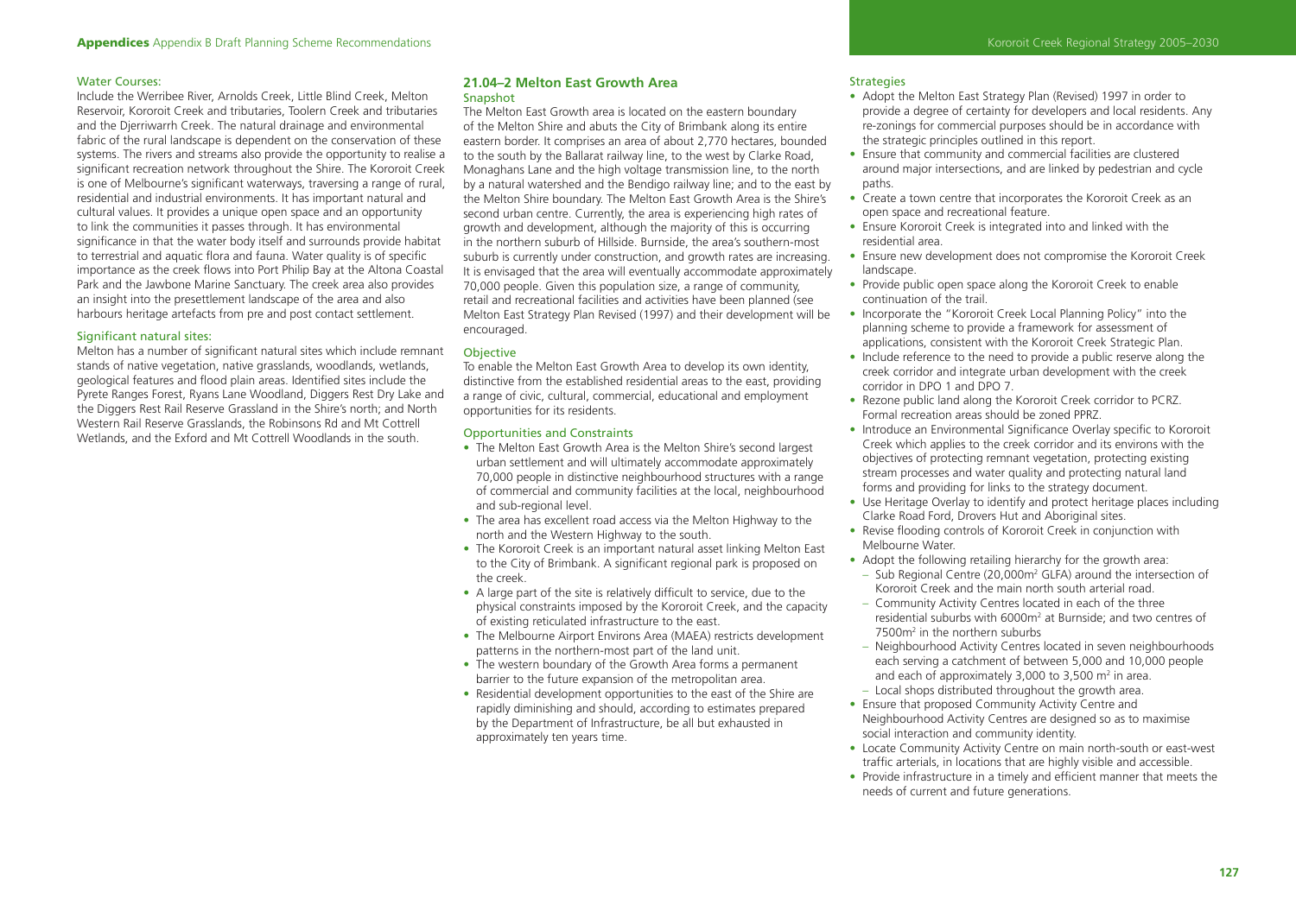# Planning Scheme Implementation

- Adopt the Residential 1 Zone with a Development Plan Overlay for all the land north of the Western Highway excepting the Burnside Activity Centre (Business 1) and the land between the Western Hwy and the Burnside Activity Centre (Mixed Use).
- All development plans shall be prepared in accordance with the strategic principles outlined in the Melton East Strategy Plan (Revised) 1997.
- Adopt the Industrial 1 Zone for all land within the Growth Area located between the Western Highway and the Ballarat Railway Line.
- Adopt the Airport Environs Overlay No. 1 control consistent with the Melbourne Airport Master Plan pending further consideration and notification of the extension of this overlay.
- Ensure the new regional park along Kororoit Creek is zoned with an appropriate PPRZ or PCRZ. .
- Introduce and Environmental Significance Overlay to Kororoit Creek.

### **21.04–5 Mt. Kororoit Hills and Plains**  Snapshot

The Mt. Kororoit Hills and Plains comprise a large area of rural land to the north and north-east of the Melton township. The area is currently used for broad-scale agricultural purposes, although a number of alternative farming activities have started to appear. Most of this area has always been open grassland or has long ago been cleared for agricultural purposes. The land to the north is particularly hilly, with excellent views extending to the city and beyond. A number of successful thoroughbred studs are well established in the northern sector. The low lying areas to the south are used for broad-hectare cropping and grazing activities albeit at levels that have declined in recent years.

This region abuts a number of developing or established urban settlements, namely Hillside, Diggers Rest and Melton. These edges, combined with the area's proximity to metropolitan Melbourne have resulted in instances of vandalism, theft and stock loss through dog attacks. Furthermore, the proximity of urban Melbourne has led to higher prices for rural land, brought about by the mistaken belief that urban-style development will occur in either the short or medium term.

Some conflicts between residents and Melbourne Airport (and the Melton Airfield to a much lesser extent) have occurred in the past. Future development patterns in this area will need to be mindful of the impact of these facilities on the area's amenity and should be located so as not to undermine the future viability of the airport.

# **Objective**

To encourage and protect the Melbourne Airport environs, the thoroughbred breeding and equine research industries and ancillary activities from inappropriate land use and development patterns.

# Opportunities and Constraints

- Land to the north around Mt. Aitken Road is expensive to service with reticulated services and sealed roads.
- Conflicts between broad-hectare farming and urban settlements are commonplace around the edges of Diggers Rest, Melton township and Hillside.
- Quarrying activities in Blackhill Road and on the Melton Highway, Rockbank, pose significant barriers to further development.
- The area contains significant stone resources. The two existing quarries are likely to wish to expand their operations in the future. It is likely that the owners of other sites may apply to develop these in the near future.
- Some pressure exists from rural landowners to subdivide into smaller lots.
- Efficient agricultural activities need to be protected from the effects of sensitive land uses.
- Some land in the east between Diggers Rest and Melton East is affected by the operations of Melbourne Airport.
- Kororoit Creek, with significant environmental, landscape and heritage values, flows through the area.

# Strategies

- Retain land in broad hectare parcels
- Develop clear boundaries for the urban area in order to give certainty to rural landowners.
- Discourage rural living development from locating in areas that would undermine the viability of agricultural activities.
- Discourage small lot excisions from occurring, unless new lots are provided with reticulated water and are connected to a sealed road that forms part of the municipal sealed road network.
- Encourage horse-studs to establish in this area.
- Encourage intensive agricultural activities to occur, except in areas close to urban edges or sensitive land uses or in areas of high visibility (such as around tourist routes and nodes).
- Discourage quarrying activities from occurring in areas of high landscape significance and visibility, or near areas that contain sensitive rural activities such as thoroughbred horse-studs, viticulture, ostrich farms and the like.
- Discourage land use and development that would be adversely affected by or prejudicial to the continued operations of Melbourne Airport.
- Minimize development near the Kororoit Creek to protect water quality and remnant vegetation, and preserve the natural landscape.
- Incorporate "Kororoit Creek Local Planning Policy" into the planning scheme to provide a framework for assessment of applications consistent with the Kororoit Creek Strategic Plan. Identify the need to provide for fencing of the creek area if development in this area is proposed and the long term goal of acquiring public land along the creek corridor to enable extension of the trail.
- Introduce an Environmental Significance Overlay, specific to Kororoit Creek, which applies to the creek corridor and its environs with the objectives of protecting remnant vegetation, protecting existing

stream processes and water quality and protecting natural land forms, including rock outcrops and alluvial deposits and providing for links to the strategy document.

• Use the Heritage Overlay to identify and protect heritage places including the bridge on Holden Road and aboriginal sites.

# Planning Scheme Implementation

- Adopt the Green Wedge Zone.
- Future subdivision of land is permitted, provided the lot or land parcel is 40 hectares or more in area. The subdivision must result in the creation of one large primary lot, and one or more smaller secondary lots. Lot entitlements are calculated by dividing the total area of the lot or land parcel by 20 (and then rounding down to the nearest whole number).
- Secondary lots are to be between 1–5 hectares in area, and have a buffer zone.
- All secondary lots must be connected to reticulated water, underground power and a sealed road that forms part of the municipal sealed road network.
- All uses and development that require a permit must prepare and submit an Environmental Management Plan, prepared in accordance with the Environmental Management Guidelines (1996).
- Develop an extractive industry policy which addresses existing and proposed quarrying activities and their impact on surrounding communities and land-uses.
- Discourage urban-type uses in accordance with the Rural Land Use Policy contained at Clause 22.08
- Protect the Toolern and Kororoit Creeks from inappropriate development by the Environmental Significance Overlay.
- Apply the Airport Environs Overlay Schedules 1 and 2 to noise exposed areas as approved by the Civil Aviation Authority (23/8/93) and endorsed by Air Services Australia (2/9/96).
- Introduce an Environmental Significance Overlay to Kororoit Creek.

# **21.04–6 Rockbank Plains**

# Snapshot The Rockbank Plains are located generally between the Melton Highway and the Western Freeway. Initially, it was considered that this area would be developed at urban densities and would provide a link between Melbourne and Melton. Current planning policy however supports this area remaining as non-urban, providing a rural buffer between Melton and the metropolitan area. The area has mostly been subdivided into 12 hectare parcels, and most broad-hectare agriculture has long since ceased. Despite this trend, a number of landowners continue to farm their land, raise stock and the like. A large percentage of landowners, however, will run only one or two horses and have bought the property for its lifestyle (rather than its productive) value. This type of lot seems to be attractive to hobby farmers pursuing activities such as viticulture, big bird farming and "boutique" grazing (deer and some cattle). Two main traffic arterials – the Melton Highway and the Western Freeway run along the edge of this area. The maintenance of rural views and vistas along these routes is essential to preserve rural character and ambience.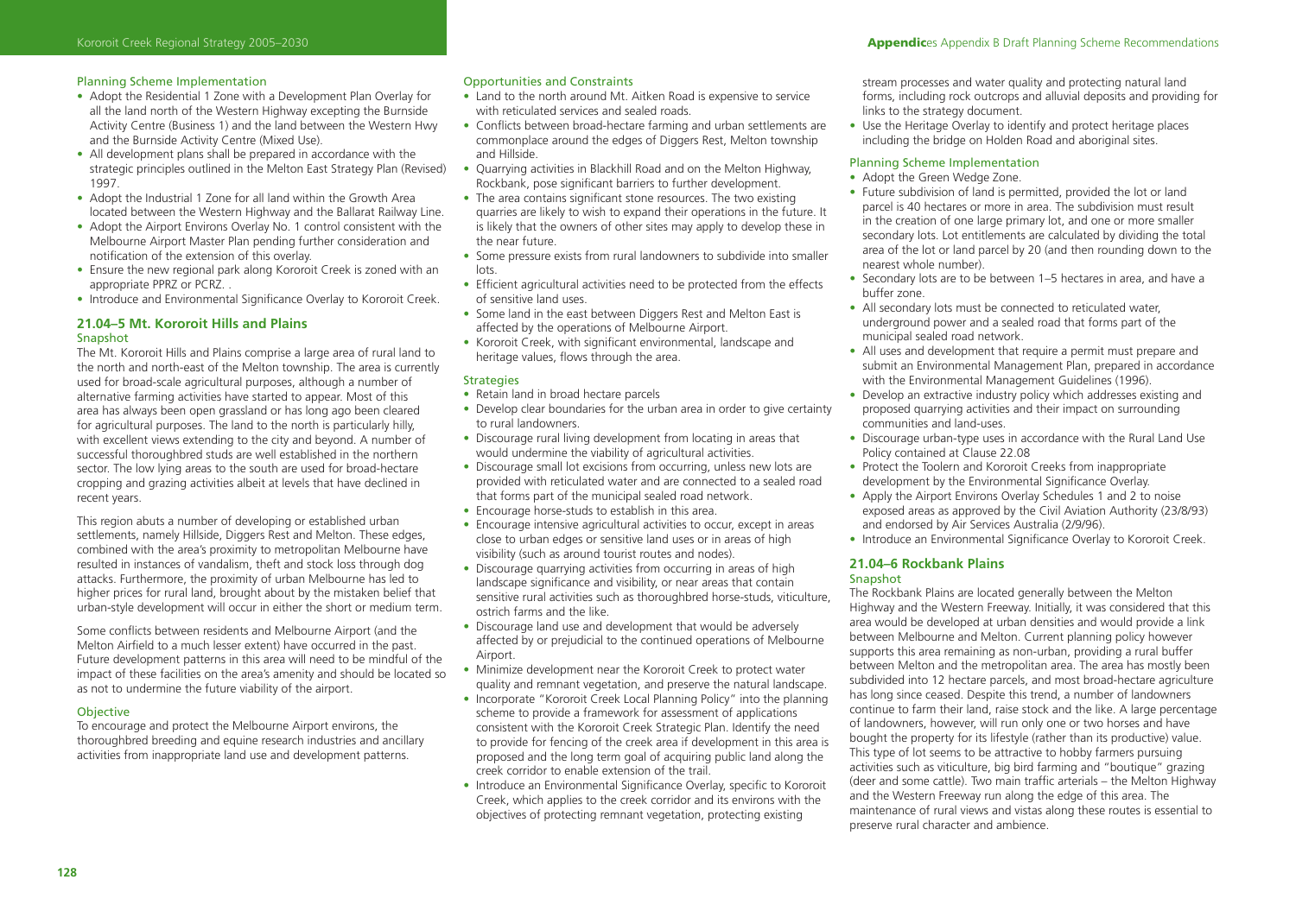# **Objective**

To maintain the Rockbank Plains as a distinctive and permanent break between the western edge of metropolitan Melbourne and Melton township by discouraging rural and urban activities that have negative impacts (such as noise, high levels of traffic or odour) on nearby properties, and by encouraging tourist activities, hobby farms and equine industries.

# Opportunities and Constraints

- The land has become highly fragmented, and broad-hectare agriculture has long since retreated to other parts of the Shire.
- The land has become infested with a number of noxious weeds, in particular serrated tussock. This has reduced the area's productivity and attractiveness as well as increased management costs to landowners.
- Previous planning policy has led to land speculation, rising prices and absentee land owners. This has contributed to poor land management practices and weed infestation.
- Despite a number of passionate farmers, most people have developed the land for residential purposes, and amenity expectations are high.
- The terrain is quite flat and treeless and development can be visually intrusive if it is not appropriately sited and designed.
- Kororoit Creek, with significant environmental, landscape and heritage values, flows through the area.

# **Strategies**

- Protect amenity by discouraging intensive and offensive agricultural use and development.
- Discourage ribbon development from occurring along the Melton Highway and the Western Freeway.
- Ensure that new residential developments are connected to a reticulated water supply and sealed road.
- Promote the Leakes Road Precinct as a priority tourist area.
- Definitively prevent urban growth beyond the existing edges of the Melton Designated Township Area and the Melton East Growth Area.
- Discourage urban uses and development from occurring within the land unit.
- Review the planning and subdivision controls in the land unit within three years.
- Minimize development near the Kororoit Creek to protect water quality and remnant vegetation, and preserve the natural landscape.

# Planning Scheme Implementation

- Adopt the Green Wedge Zone.
- Adopt a minimum lot size in the area of 12 hectares.
- Protect the Kororoit Creek with an Environmental Significance Overlay.
- Protect the Deans Marsh wetlands with an Environmental Significance Overlay.
- Implement the local policy relating to highway uses for land abutting the Melton Highway and the Calder and Western Freeways.
- Incorporate "Kororoit Creek Local Planning Policy" into the planning scheme to provide a framework for assessment of applications consistent with the Kororoit Creek Strategic Plan.
- Introduce an Environmental Significance Overlay to Kororoit Creek.
- Use the Heritage Overlay to identify and protect heritage places including the Rockbank Inn, Stoneleigh and aboriginal sites.

# **Schedule 1 To The Development Plan Overlay**

Shown on the planning scheme map as DPO1

# **Melton East Growth Area**

**Requirement before a permit is granted:** Prior to the issue of a planning permit for any use or development, a Development Plan must be prepared to the satisfaction of the Responsible Authority. A Development Plan must show:

- Detailed plans of sub areas within the plan as well as supporting documentation which assists to clarify the nature of development proposed.
- The relationship of the land to existing or proposed land uses on adjoining land.
- The proposed subdivision lot layout, the road network, pedestrian and bicycle network and open space and drainage reserves.
- The layout of any proposed Activity Centre.
- The proposed land uses for sub areas within the locality.
- The location of all vehicle and pedestrian access ways within, to and from the development.
- The location and layout of all car parking areas, loading bays and access to and from these areas.
- Details of all landscaping development proposed, including the types and species of plants and any arrangements for the maintenance of the landscaping after it has been established.
- The management of vegetation to minimise fire hazard and to ensure the safety of people and property.
- The stages (if any) by which the development of the land is proposed to proceed.
- Consistency with the Kororoit Creek Local Policy and Kororoit Creek Strategy 2005.

# Requirements for development plan

Before deciding to approve a Development Plan, the responsible authority must consider:

- The existing and possible future development and use of the land and of contiguous or adjacent land.
- The need for appropriate setbacks from residential areas.
- The provision of water, sewerage, drainage and electricity services. • The orderly planning of the zone, including the management of traffic, the provision of pedestrian ways and open space.
- The need for financial or other contributions towards the provision of reticulated services
- infrastructure, community and social facilities and services, transport infrastructure and services.
- The provisions of the Melton East Strategy Plan and municipal planning policy.
- The Kororoit Creek Local Policy and Kororoit Creek Strategy 2005.

## **22 Local Planning Policies**  22.10 Kororoit Creek

# This policy applies to Kororoit Creek and its environs.

# Policy basis

Kororoit Creek and its environs is a significant environmental, recreational and heritage asset of the western region of Melbourne. The creek provides some of the only flora and fauna habitat in this highly modified landscape. The in-stream values along the entire length of the Kororoit Creek are high and while the banks of the Kororoit Creek and the land at the top of the banks have generally been degraded in relation to natural pre-European settlement values, these areas do contain a number of sites which host remnant vegetation and provide valuable habitat. Water quality is a particular issue as this waterway flows into the Jawbone Marine Sanctuary within Port Phillip Bay. The creek's semi natural environment is also an important recreational asset for local residents. Kororoit Creek also provides an insight into the pre-settlement landscape and research indicates that there are a large number of identified or potential sites on the Kororoit Creek which contain relics of Aboriginal activity. Such sites are easily disturbed and lost. The Kororoit Creek corridor is also home to a number of sites from past post-contact activity.

The Kororoit Creek Strategic Plan has been developed to provide a regional management structure for this natural system. The Kororoit Creek Strategic Plan seeks to provide for the protection of the natural resource values of the creek, enhance public access and use of the creek environs and ensure the landscape is restored to its natural state and incorporated into the adjoining urban area.

# **Objective**

To protect and enhance the environmental, landscape, cultural, heritage and recreational values of Kororoit Creek.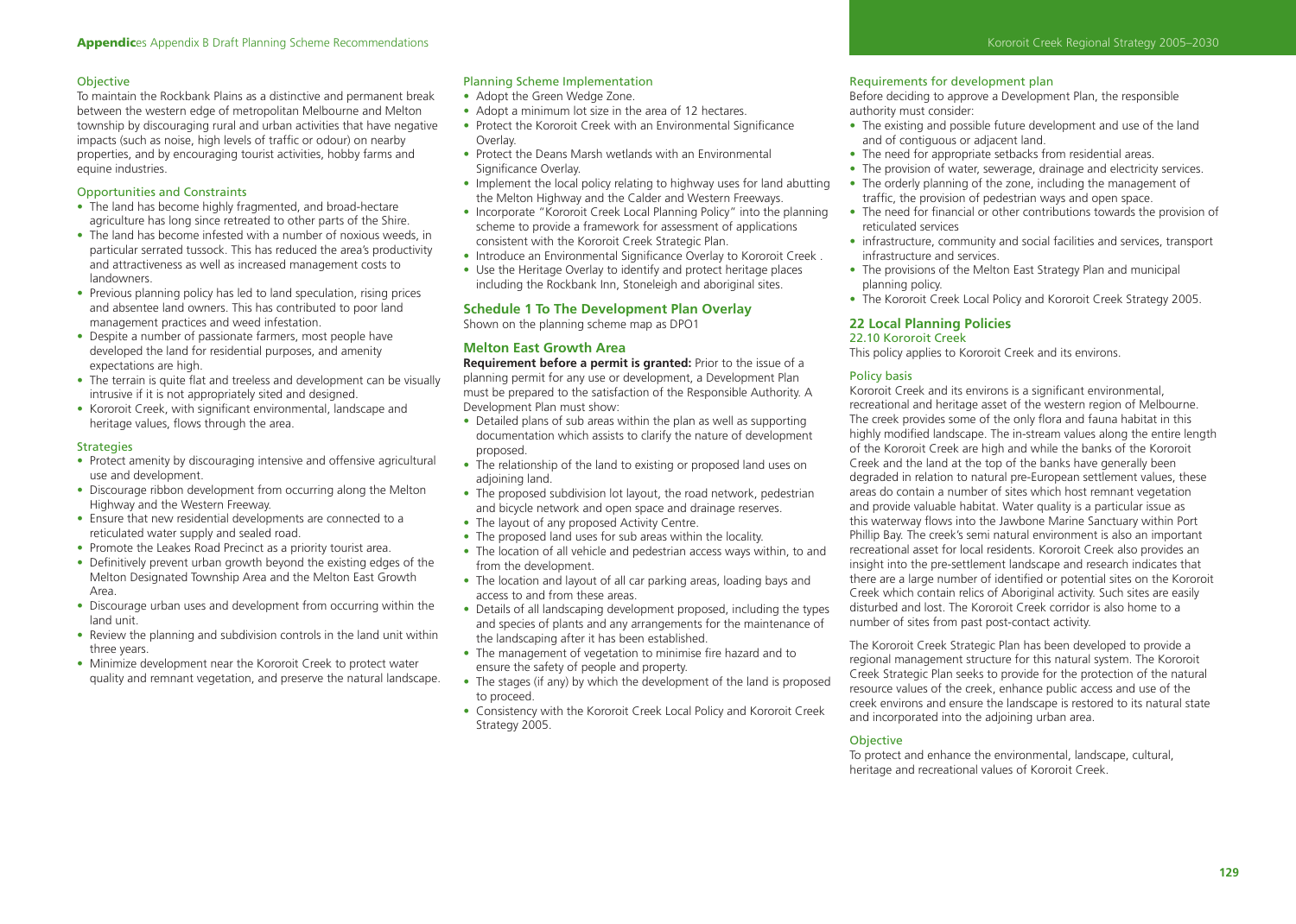# Policy

It is policy that:

• Land use change and development along the creek and within its environs should be consistent with and support the Kororoit Creek Regional Strategy.

# **Biodiversity**

- Bio-diversity values of Kororoit Creek and its environs (vegetation communities, fauna habitat and flora and fauna populations) should be protected from further direct and indirect losses and degradation.
- Activity within and adjacent to the Creek must not impact negatively upon the values within the stream channel, but should, where possible, enhance them.
- Sites of remnant vegetation and habitat must be protected and not negatively impacted on by any other activity which may occur within the Creek environs.
- Developments along Kororoit Creek and its environs must be guided by principles of sustainability, including the wise use of nonrenewable resources in the built environment and landscape.
- Revegetation along the creek shall be in accordance with the requirements of the Kororoit Creek Strategy Plan.

# **Heritage**

- All heritage 'material', sites, areas, buildings, artefacts should be regarded as non-renewable assets, and protected as such.
- Development adjacent to and within the Creek corridor should seek to preserve components of the heritage inventory, and where possible incorporate a process to improve knowledge of those resources. Council may require an archaeological survey where it is considered there is a risk of disturbance to heritage assets from development.
- Loss of heritage materials due to development should only be permitted with an appropriate level of documentation and professional assessment.
- The role of heritage conservation in good land management practices should include the primacy of site protection over land development.
- The Kororoit Creek Regional Strategy should be consulted in the first instance to determine whether development may impact on heritage assets as this document includes maps of identified pre and post contact heritage sites.
- Indigenous custodial groups should be consulted with in regard to conservation of aboriginal cultural material.

# Waterway Management

- New development or alterations to existing developments along the creek or within the creek environs should seek to ensure water quality is protected and if possible improved. Water sensitive urban design principles should be used to minimize potential impact on receiving waters. Emphasis should especially be placed on site management of sediment and associated nutrient run-off during the construction phase and ongoing use of the site, creation of adequate buffers and reserves to protect natural valley morphology, management of building-generated litter and stormwater treatment.
- Development should not alter natural or predevelopment hydrologic regimes and thereby cause damage to stream environments.
- Existing areas within the catchment that are in a relatively unaltered hydrologic condition should be protected.
- Stock access to waterway frontages should be minimized.
- Stream frontages should be protected from development and disturbance of alluvial deposits should be avoided.

# Recreation / Linear Parkland

- Management, planning and design should aim to achieve a continuous recreational / environmental trail along the entire length of Kororoit Creek.
- The Kororoit Creek should provide opportunities for an array of active, informal recreation pursuits at the local, district and regional level.
- The Kororoit Creek corridor should provide opportunities to link and integrate recreation uses with other public/community activities (eg. schools, retail centres, community centres) adjacent to or accessible from the Creek corridor.
- Pathways, simple seats, bridges and appropriate service and safety facilities are to be encouraged. Built structures that are to be provided within the creek environment for recreational use should be planned and designed in a sensitive manner. Significant built service facilities, such as barbeques, shelters, interpretive services, toilets and parking should be discouraged along the Creek corridor.
- The provision of recreation opportunities will be subject in all instances to constraints imposed by other key principles of the Kororoit Creek Regional Strategy. For instance, the protection of significant environmental or heritage values must take precedence over provision for recreation.

# Landscape / Visual Character

- Improvements to the landscape character of the Creek and its valley should also be based primarily on elements of the "parent" landscape, particularly indigenous vegetation.
- Development / improvement of the Creek corridor landscape (particularly through planting) should reflect the landform / geomorphology of the Creek valley.
- The role of Kororoit Creek as a connecting element within the diverse urban form should be reinforced through the creation of an integrated and unified landscape character, based on the use of indigenous planting materials and consistent built landscape elements, such as signage, pathways, furniture etc.
- Where important heritage elements (such as bridges, old buildings, exotic plantings) interact with the Creek landscape, these should be preserved and treated as distinct events or nodes, contrasting with the predominantly "natural' character of the Creek.
- Views to important landscape elements (such as historic bridges, trees, mountains, rock escarpments), must be protected from the visual intrusion of inappropriate elements, such as new development, utilities, signage etc.
- Adjoining spaces should be visually interlinked to lead visitors through the valley landscape, reveal key attractions and nodal points, and highlight linkages with the "hinterland".
- The existing profile of the Creek corridor should not be altered through inappropriate filling.

# Urban and Landscape Design

- The Kororoit Creek corridor should have clear physical links to Activity Centres, Schools and other elements that are important in contemporary urban communities. This will also apply in creating links with significant heritage elements.
- The impacts of urban infrastructure, such as powerlines, drains, car parks etc must be dealt with sensitively so as to minimise the visual and physical impact on the natural experience of the Kororoit Creek corridor.
- The confluence of the Kororoit Creek corridor and the adjoining street system (particularly in residential areas) must be considered so that both views and access contribute to integration of the Creek corridor with its Urban Context. The creek must be incorporated into any new adjoining residential development with the aim of making it an open and accessible space. Buildings should face onto the creek, setbacks maximised and fences minimised to protect the open and accessible feeling.
- The creek area should be adjoined by roads in preference to buildings to maintain the openness of the area. Open space contributions as a part of a residential development should be based on the creek and its environs where possible.

# **Kororoit Creek in the Shire of Melton**

It is policy that:

- The acquiring of land along the creek corridor within the rural area may be pursued in the future to enable the extension of the trail and public access.
- The rock and boulder outcrops in this section of the creek are particularly significant as geological features and should be protected.
- The alluvial deposits in this section of the creek are particularly significant as it is considered likely that they may contain undiscovered archaeological sites. These deposits should not be disturbed. If disturbance is considered necessary an archeological survey should be conducted.
- Views to Mt Kororoit and the Old Holden Road Bridge are considered significant and should be protected.
- Fencing of the creek from stock should be incorporated into any development in the rural areas where possible.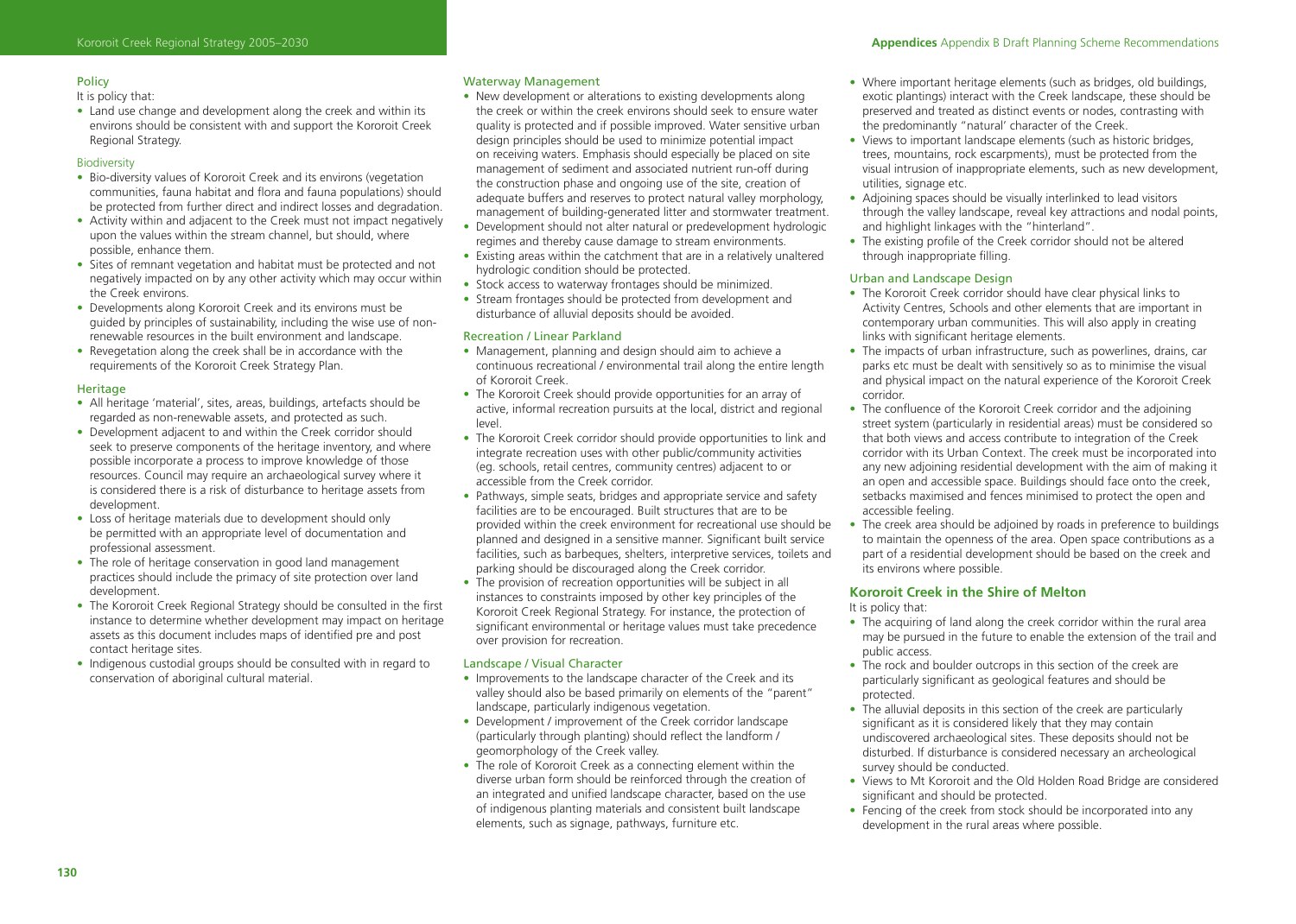- New residential development at the urban fringe should be integrated with the creek as specified elsewhere in this policy.
- Through the new urban area, public land should be provided along the creek.
- Construction activity must be managed so that sediment and rubbish do not pollute the creek water and environs.

# **Changes to the Brimbank Planning Scheme**

# **21.02 Water catchments and stormwater management**

The Kororoit Creek is one of Melbourne's significant waterways, traversing a range of rural, residential and industrial environments. It has important natural and cultural values. It provides a unique open space, a touch of rural within the urban area, and an opportunity to link the communities it passes through. It has environmental significance in that the water body itself and surrounds provide habitat to terrestrial and aquatic flora and fauna. Water quality is of specific importance as the creek flows into Port Philip Bay at the Altona Coastal Park and the Jawbone Marine Sanctuary. The creek area provides an insight into the presettlement landscape of the area and harbours heritage artefacts from pre and post contact settlement.

# **21.03–5 Water catchments and stormwater management**

Water quality of the Kororoit Creek is reasonable, although management of land use and development along the creek and surrounding areas is required to ensure it is not further degraded, and if possible is improved.

# **21.11 Environment**

We can ensure that Brimbank develops in environmentally sustainable ways by encouraging forms of development which minimise waste and energy consumption. It is also important to preserve the features of Brimbank which give the city its character, namely the features that matter to the community, not just to the historians.

# **Objectives**

- To promote balanced development. The aim is to maximise Brimbank's economic opportunities, create more employment, and develop a strong municipal rate base while protecting environmental features and enhancing quality of life.
- Landscape assets should be preserved and promoted as core features of the municipality's identity.
- To build on its natural advantages by introducing more landscape variety in developed and developing neighbourhoods. At present, major recreational areas are sparsely planted, and there are few outstanding examples of landscaping along major roads. The creation of treed boulevards and natural landscape reserves will increase Brimbank's visual appeal and biodiversity.

# **Strategies**

- Retain the open landscape image of Brimbank's north-western gateway area.
- Protect and enhance the character of existing neighbourhoods such as Keilor Village, St Albans and Sunshine.
- Protect and enhance important natural assets and strongly discourage development that undermines the environmental significance of Brimbank's remnant native grasslands, the sensitive areas north of the Calder Freeway, the Maribyrnong River, Kororoit Creek and Taylors Creek Valleys, and other areas of environmental significance.
- Assist the conservation of recognised places of aesthetic, historical, cultural, scientific, natural or social significance.
- Encourage the appropriate redevelopment of both large and small under-used and visible sites.
- Upgrade Brimbank's major gateways and main arterial roads, as indicated on Figure 9.
- Upgrade the environs around and vistas from major railway lines.
- Protect and enhance the environmental, landscape, heritage and recreational values of Kororoit Creek.
- Ensure that development and use of land adjacent to Kororoit Creek integrates the creek in its design and layout.
- Pursue opportunities for land along the Kororoit Creek to be available for public access to provide a continuous trail along the creek, should the use and/or development of the Orica Site change to allow public access to the land.

# **Implementation**

#### Planning Scheme

- Introduce the State public park and public land zones
- Apply local policy on urban design
- Rezone land along the Kororoit Creek to PCRZ, with the exception of formal recreation areas which should be zoned PPRZ.
- Introduce an Environmental Significance Overlay specific to Kororoit Creek and its environs with the objectives of protecting remnant vegetation, protecting existing stream processes and water quality and protecting natural land forms and providing for links to the Kororoit Creek Regional Strategy Plan document.
- Apply a DDO to land that backs onto the creek and public reserve to ensure that new development does not compromise the creek landscape and is integrated with the creek and reserve area.
- Use Heritage Overlay to identify and protect heritage places including Aboriginal sites, where appropriate.
- Introduce the Land Subject to Innundation Overlay.

## Other Council Actions

- . Prepare and adopt the Post-Contact Heritage Strategy
- . Implement the Aboriginal Heritage Strategy
- . Implement the Natural Heritage Strategy
- . Implement major gateway and arterial road image improvement programs.

# **22 Local Planning Policies**

## 22.xx Kororoit Creek

This policy applies to Kororoit Creek and its environs.

# Policy basis

Kororoit Creek and its environs is a significant environmental, recreation and heritage asset of the western region of Melbourne. The creek provides some of the only flora and fauna habitat in this highly modified landscape. The in-stream values along the entire length of the Kororoit Creek are high and while the banks of the Kororoit Creek and the land at the top of the banks have generally been degraded in relation to natural pre-European settlement values, these areas do contain a number of sites which host remnant vegetation and provide valuable habitat. Water quality is a particular issue as this waterway flows into the Jawbone Marine Sanctuary within Port Phillip Bay. The creeks semi natural environment is also an important recreational asset for local residents. Kororoit Creek also provides an insight into the pre-settlement landscape and research indicates that there are a large number of identified or potential sites on the Kororoit Creek which contain relics of Aboriginal activity. Such sites are easily disturbed and lost.. The Kororoit Creek corridor is also home to a number of sites from past post-contact activity.

The Kororoit Creek Strategic Plan has been developed to provide a regional management structure for this natural system. The Kororoit Creek Strategic Plan seeks to provide for the protection of the natural resource values of the creek, enhance public access and use of the creek environs and ensure the landscape is restored to its natural state and incorporated into the adjoining urban area.

# **Objective**

To protect and enhance the environmental, landscape, cultural, heritage and recreational values of Kororoit Creek.

# **Policy**

It is policy that:

• Land use change and development along the creek and within its environs should be consistent with and support the Kororoit Creek Strategic Plan.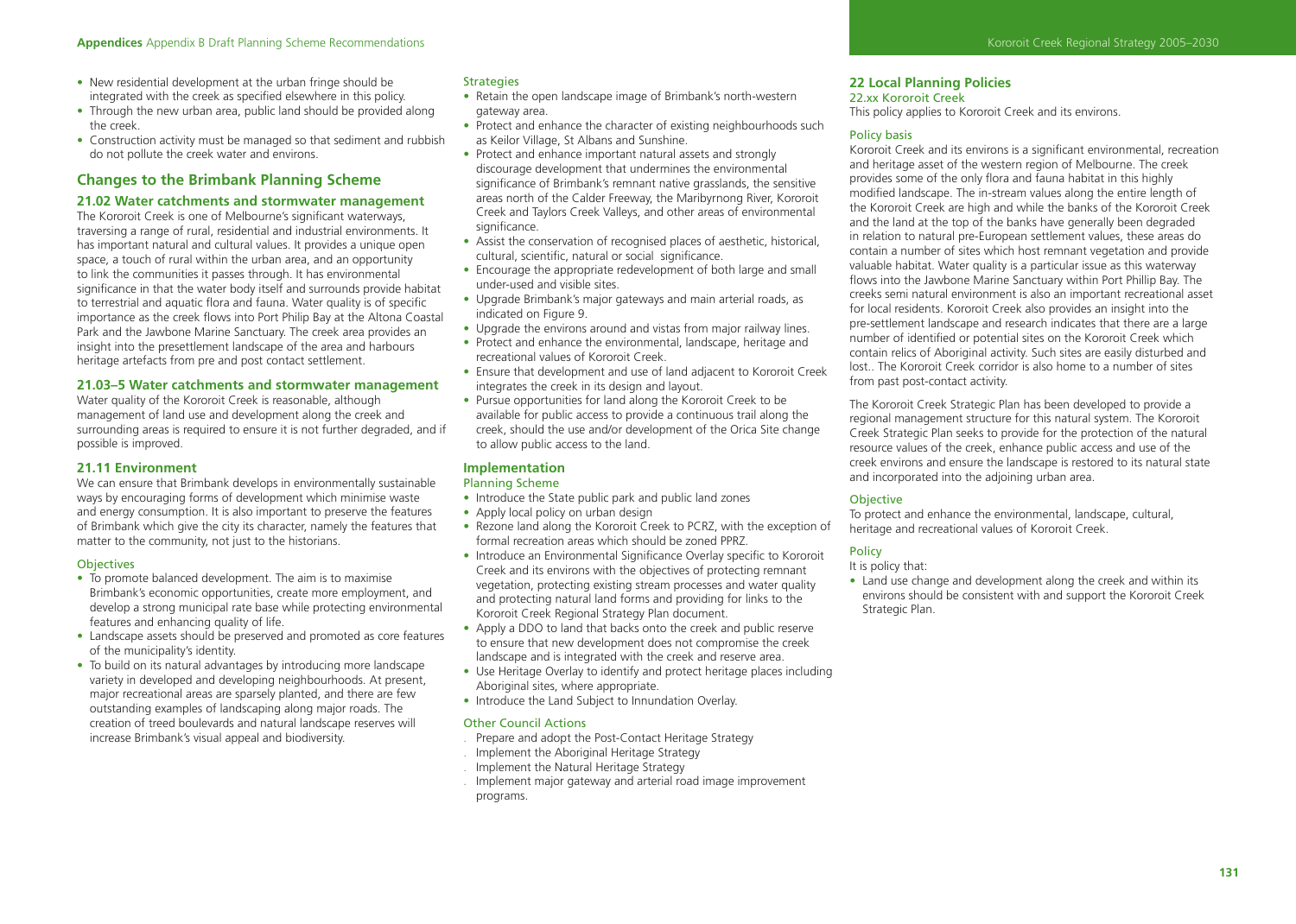# Biodiversity

- Bio-diversity values of Kororoit Creek and its environs (vegetation communities, fauna habitat and flora and fauna populations) should be protected from further direct and indirect losses and degradation.
- Activity within and adjacent to the Creek must not impact negatively upon the values within the stream channel, but should, where possible, enhance them.
- Sites of remnant vegetation and habitat must be protected and not negatively impacted on by any other activity which may occur within the Creek environs.
- Developments along Kororoit Creek and its environs must be guided by principles of sustainability, including the wise use of nonrenewable resources in the built environment and landscape.
- Revegetation along the creek shall be in accordance with the requirements of the Kororoit Creek Strategy Plan.

# Heritage

- All heritage 'material', sites, areas, buildings, artefacts should be regarded as non-renewable assets, and protected as accordingly.
- Development adjacent to and within the Creek corridor should seek to preserve components of the heritage inventory, and where possible incorporate a process to improve knowledge of those resources. Council may require an archaeological survey where it is considered there is a risk of disturbance to aboriginal heritage assets from development.
- Loss of heritage fabric due to development should only be permitted with an appropriate level of documentation and professional assessment.
- The role of heritage conservation in good land management practices should include the primacy of site protection over land development subject to the significance and integrity of the heritage places.
- The Kororoit Creek Strategy Plan should be consulted in the first instance to determine whether development may impact on heritage assets as this document includes maps of identified pre and post contact heritage sites.
- Indigenous custodial groups should be consulted with in regard to the investigation of Aboriginal cultural places.

## Waterway Management

- New development or alterations to existing developments along the creek or within the creek environs should seek to ensure water quality is protected and if possible improved. Water sensitive urban design principles should be used to minimize potential impact on receiving waters. Emphasis should especially be placed onsite management of sediment and associated nutrient run-off during the construction phase and ongoing use of the site, creation of adequate buffers and reserves to protect natural valley morphology, management of building-generated litter and stormwater treatment.
- Development should not alter natural or predevelopment hydrologic regimes and thereby cause damage to stream environments.
- Existing areas within the catchment that are in a relatively unaltered hydrologic condition should be protected.
- Stock access to waterway frontages should be minimized.
- Stream frontages should be protected from development and disturbance of alluvial deposits should be avoided.

# Recreation / Linear Parkland

- Management, planning and design should aim to achieve a continuous recreation / environmental trail along the entire length of Kororoit Creek.
- The Kororoit Creek should provide opportunities for an array of active, informal recreation pursuits at the local, district and regional level.
- The Kororoit Creek corridor should provide opportunities to link and integrate recreation uses with other public/community activities (eg. schools, retail centres, community centres) adjacent to or accessible from the Creek corridor.
- Pathways, simple seats, bridges and appropriate service and safety facilities are to be encouraged. Built structures that are to be provided within the creek environment for recreational use should be planned and designed in a sensitive manner. Significant built service facilities, such as barbeques, shelters, interpretive services, toilets and parking should be discouraged along the Creek corridor.
- The provision of recreation opportunities will be subject in all instances to constraints imposed by other key principles of the Kororoit Creek Strategic Plan 2003. For instance, the protection of significant environmental or heritage values must take precedence over provision for recreation.

# Landscape / Visual Character

- Improvements to the landscape character of the Creek and its valley should also be based primarily on elements of the "parent" landscape, particularly indigenous vegetation.
- Development / improvement of the Creek corridor landscape (particularly through planting) should reflect the landform / geomorphology of the Creek valley.
- The role of Kororoit Creek as a connecting element within the diverse urban form should be reinforced through the creation of an integrated and unified landscape character, based on the use of indigenous planting materials and consistent built landscape elements, such as signage, pathways, furniture etc.
- Where important heritage elements (such as bridges, old buildings, exotic plantings) interact with the Creek landscape, these should be preserved and treated as distinct events or nodes, contrasting with the predominantly "natural' character of the Creek.
- Views to important landscape elements (such as historic bridges, trees, mountains, rock escarpments), must be protected from the visual intrusion of inappropriate elements, such as new development, utilities, signage etc.
- Adjoining spaces should be visually interlinked to lead visitors through the valley landscape, reveal key attractions and nodal points, and highlight linkages with the "hinterland".
- The existing profile of the Creek corridor should not be altered through inappropriate filling.

# Urban and Landscape Design

- The Kororoit Creek corridor should have clear physical links to Activity Centres, Schools and other elements that are important in contemporary urban communities. This will also apply in creating links with significant heritage elements (eg. Black Powder Mill, Deanside etc)
- The impacts of urban infrastructure, such as powerlines, drains, car parks etc must be dealt with sensitively so as to minimise the visual and physical impact on the natural experience of the Kororoit Creek corridor.
- The confluence of the Kororoit Creek corridor and the adjoining street system (particularly in residential areas) must be considered so that both views and access contribute to integration of the Creek corridor with its Urban Context. The creek must be incorporated into any new adjoining residential development with the aim of making it an open and accessible space. Buildings should face onto the creek, setbacks maximised and fences minimised to protect the open and accessible feeling.
- The creek area should be adjoined by roads in preference to buildings to maintain the openness of the area. Open space contributions as a part of a residential development should be based on the creek and its environs where possible.

# **Kororoit Creek in the City of Brimbank**

The above policy statements apply along the length of the Kororoit Creek, and seek to provide for consistency in terms of the management of the creek and its environs regardless of local government boundaries. This section of the policy highlights issues specific to the City of Brimbank.

Within the City of Brimbank the Kororoit Creek passes through new and established residential areas and industrial areas.

# It is policy that:

- Development of land adjacent to the creek area should seek to enhance the principles of preserving its natural state and providing for accessibility. Buildings should face onto the creek, setbacks should be maximised and building heights minimised. Additional policy statements relating to the incorporation of the creek into urban areas are included elsewhere in this Policy.
- Should the nature of land use and/or development on the Orica site change so that public access may be appropriate, opportunities for land adjacent to the creek to be incorporated into the creek trail network maybe pursued.

#### Policy Reference

Kororoit Creek Regional Strategic Plan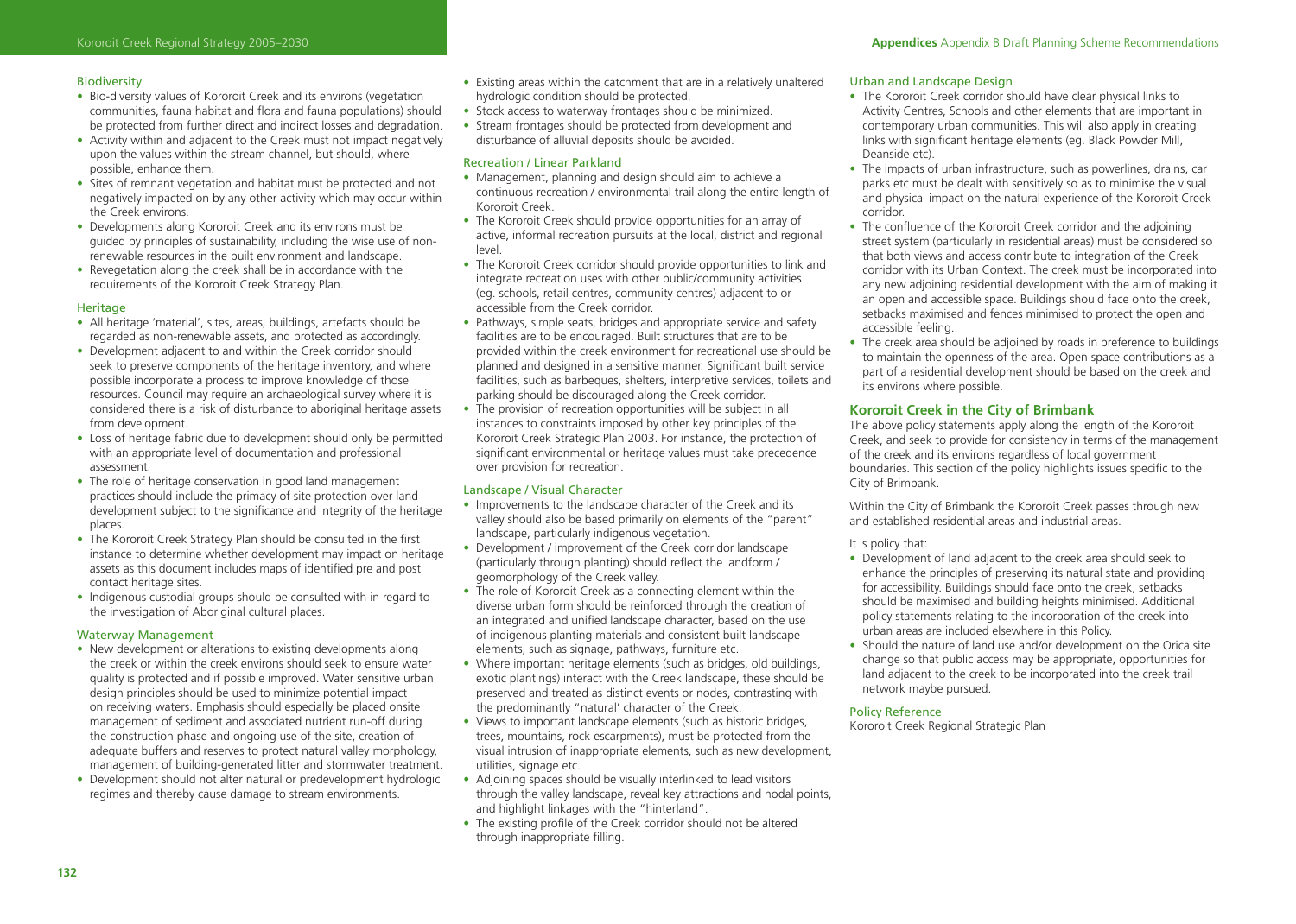# **Changes To The Wyndham Planning Scheme**

# **22 Local Planning Policies**  22.xx Kororoit Creek

This policy applies to Kororoit Creek and its environs.

# Policy basis

Kororoit Creek and its environs is a significant environmental, recreation and heritage asset of the western region of Melbourne. The creek provides some of the only flora and fauna habitat in this highly modified landscape. The in-stream values along the entire length of the Kororoit Creek are high while the banks of the Kororoit Creek and the land at the top of the banks have generally been degraded in relation to natural pre-European settlement values, these areas do contain a number of sites which host remnant vegetation and provide valuable habitats. Water quality is a particular issue as this waterway flows into the Jawbone Marine Sanctuary within Port Phillip Bay. The creeks semi natural environment is also an important recreational asset for local residents. Kororoit Creek provides an insight into the pre-settlement landscape and research indicates that there are a large number of identified or potential sites. The Kororoit Creek corridor is also home to a number of sites from past post-contact activity of Aboriginal cultural heritage significance. These sites must be protected to ensure that inappropriate activites do not effect their significance,

The Kororoit Creek Strategic Plan has been developed to provide a regional management structure for this natural system. The Kororoit Creek Strategic Plan seeks to provide for the protection of the natural resource values of the creek, enhance public access and use of the creek environs and to ensure the landscape is restored to its natural state and incorporated into the adjoining urban area.

# **Objective**

To protect and enhance the environmental, landscape, cultural, heritage and recreational values of Kororoit Creek and its environs.

# **Policy**

It is policy that;

• Land use change and development along the creek and within its environs should be consistent with and support the Kororoit Creek Strategic Plan.

# **Biodiversity**

- Bio-diversity values of Kororoit Creek and its environs (vegetation communities, fauna habitat and flora and fauna populations) should be protected from further direct and indirect losses and degradation.
- Activity within and adjacent to the Creek must not impact negatively upon the values within the stream channel, but should, where possible, enhance them.
- Sites of remnant vegetation and habitat must be protected and not negatively impacted on by any other activity which may occur within the Creek environs.
- Developments along Kororoit Creek and its environs must be guided by principles of sustainability, including the wise use of nonrenewable resources in the built environment and landscape.
- Revegetation along the creek shall be in accordance with the requirements of the Kororoit Creek Strategy Plan.

# **Heritage**

- All heritage 'material', sites, areas, buildings, artefacts should be regarded as non-renewable assets, and protected as such.
- Development adjacent to and within the Creek corridor should seek to preserve components of the heritage inventory, and where possible incorporate a process to improve knowledge of those resources. Council may require an archaeological survey where it is considered there is a risk of disturbance to heritage assets from development.
- Loss of heritage materials due to development should only be permitted with an appropriate level of documentation and professional assessment.
- The role of heritage conservation in good land management practices should include the primacy of site protection over land development.
- The Kororoit Creek Strategy Plan should be consulted in the first instance to determine whether development may impact on heritage assets as this document includes maps of identified pre and post contact heritage sites.
- Indigenous custodial groups should be consulted with in regard to conservation of aboriginal cultural material.

# Waterway Management

- New development or alterations to existing developments along the creek or within the creek environs should seek to ensure water quality is protected and if possible improved. Water sensitive urban design principles should be used to minimize potential impact on receiving waters. Emphasis should especially be placed onsite management of sediment and associated nutrient run-off during the construction phase and ongoing use of the site, creation of adequate buffers and reserves to protect natural valley morphology, management of building-generated litter and stormwater treatment.
- Development should not alter natural or predevelopment hydrologic regimes and thereby cause damage to stream environments.
- Existing areas within the catchment that are in a relatively unaltered hydrologic condition should be protected.
- Stock access to waterway frontages should be minimized.
- Stream frontages should be protected from development and disturbance of alluvial deposits should be avoided. Recreation / Linear Parkland
- Management, planning and design should aim to achieve a continuous recreation / environmental trail along the entire length of Kororoit Creek.
- The Kororoit Creek should provide opportunities for an array of active, informal recreation pursuits at the local, district and regional level.
- The Kororoit Creek corridor should provide opportunities to link and integrate recreation uses with other public/community activities (eg. schools, retail centres, community centres) adjacent to or accessible from the Creek corridor.
- Pathways, seats, bridges and appropriate service and safety facilities are to be encouraged. Built structures that are to be provided within the creek environment for recreational use should be planned and

designed in a sensitive manner. Significant built service facilities, such as barbeques, shelters, interpretive services, toilets and parking should be discouraged along the Creek corridor.

• The provision of recreation opportunities will be subject in all instances to constraints imposed by other key principles of the Kororoit Creek Strategic Plan 2003. For instance, the protection of significant environmental or heritage values must take precedence over provision for recreation opportunities/activities.

# Landscape / Visual Character

- Improvements to the landscape character of the Creek and its valley should be based primarily on elements of the "parent" landscape, particularly indigenous vegetation.
- Development / improvement of the Creek corridor landscape (particularly through planting) should reflect the landform / geomorphology of the Creek valley.
- The role of Kororoit Creek as a connecting element within the diverse urban form should be reinforced through the creation of an integrated and unified landscape character, based on the use of indigenous planting materials and uniform built landscape elements, such as signage, pathways, furniture etc.
- Where important heritage elements (such as bridges, old buildings and exotic plantings) interact with the Creek landscape, these should be preserved and treated as distinct events or nodes, contrasting with the predominantly "natural' character of the Creek.
- Views to important landscape elements (such as historic bridges, trees, mountains, rock escarpments), must be protected from the visual intrusion of inappropriate elements, such as new development, utilities, signage etc.
- Adjoining spaces should be visually interlinked to lead visitors through the valley landscape, reveal key attractions and nodal points, and highlight linkages with the "hinterland".
- The existing profile of the Creek corridor should not be altered through inappropriate filling.

# Urban and Landscape Design

- The Kororoit Creek corridor should have clear physical links to Activity Centres, schools and other uses that are important in contemporary urban communities. This will also apply in creating links with significant heritage elements.
- The impacts of urban infrastructure, such as powerlines, drains, car parks etc must be dealt with sensitively so as to minimise the visual and physical impact on the natural experience of the Kororoit Creek corridor.
- The confluence of the Kororoit Creek corridor and the adjoining street system (particularly in residential areas) must be considered so that both views and access contribute to integration of the Creek corridor with its Urban Context. The creek must be incorporated into any new adjoining residential development with the aim of making it an open and accessible space. Buildings should face onto the creek, setbacks should be maximised and fences should be visually permeable to protect the open and accessible feeling.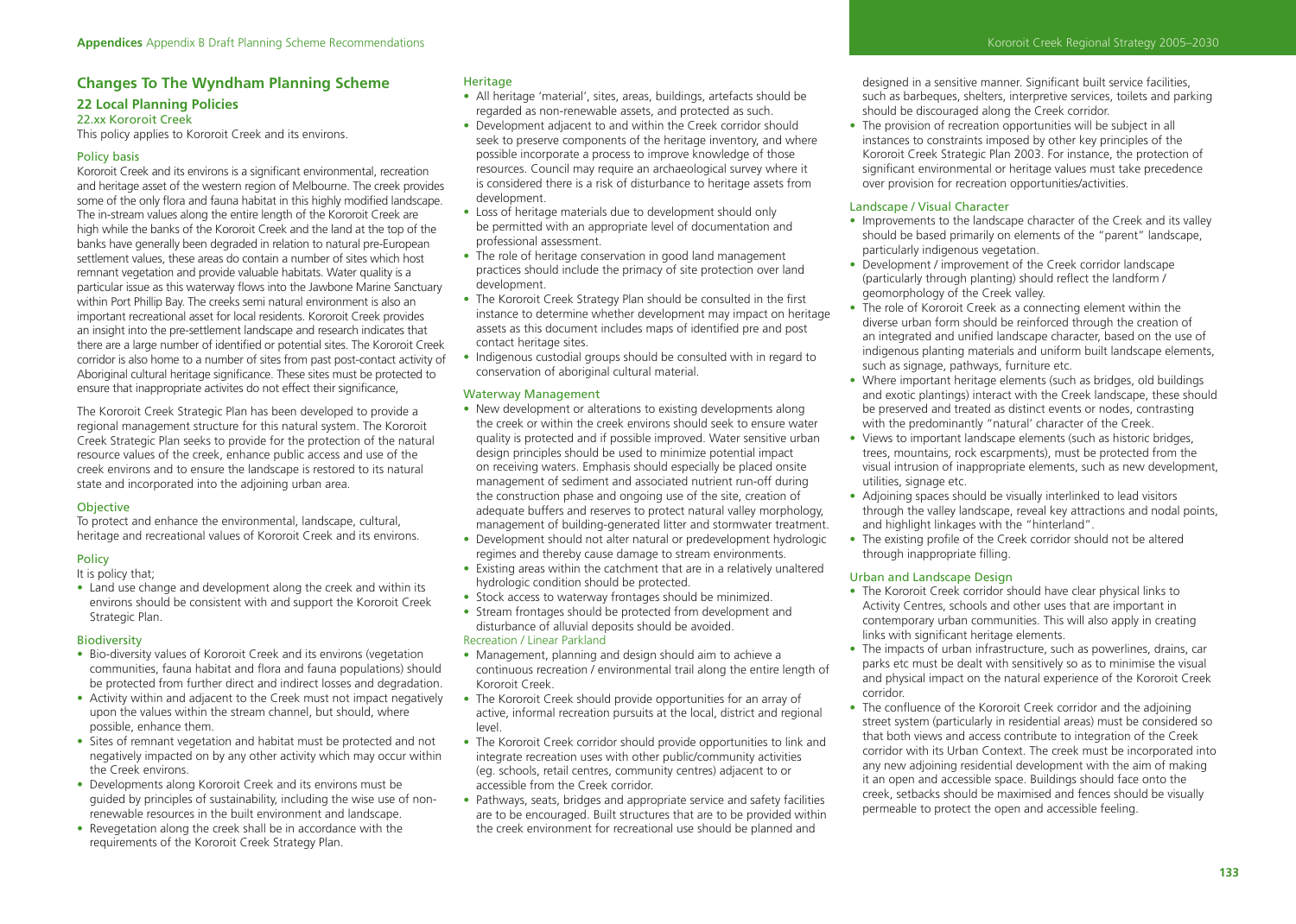• The creek area should be adjoined by roads in preference to buildings to maintain the openness of the area. Open space contributions as a part of a residential development should located along the creek and its environs where possible.

### Policy Reference

Kororoit Creek Regional Strategic Plan

# **Changes to Hobsons Bay Planning Scheme**

# **21.02–6 The Natural Environment**

Hobsons Bay is on the eastern extremity of the lava plains that stretch from Melbourne to Mount Gambier in South Australia. The volcanic plains of Melbourne's Western Region are characterised by flat topography, basalt rock and originally, extensive native grasslands with relatively few substantial trees.

Soils are typically very expansive clays which provide a difficult medium for new gardens.

The Western Region has a relatively dry climate with about 15% lower rainfall than eastern parts of Melbourne. Hobsons Bay has an average annual rainfall of about 650 mm.

The climate, topography, soil conditions and lack of natural tree cover are factors that combine to produce an urban landscape that tends to be hard edged.

The watercourses of Hobsons Bay are biologically significant. For example. Cheetham Wetlands is of international faunal significance and the Williamstown Foreshore and Altona Bay are of National significance. Kororoit Creek is of state faunal significance while the Altona Foreshore, Truganina Drainage Basin and Greenwich Bay are of regional faunal significance (Schulz et al, 1991).

The Laverton North Grasslands Reserve is one of only two reserves for the conservation of Western (Basalt) Plains Grassland. It is estimated that less than 0.1% of the original grassland which once covered much of western Victoria now remains. The grassland community is listed as a threatened community under the Flora and Fauna Guarantee Act 1988 and supports a variety of rare and threatened species of plants and animals.

# The Coast

The municipality occupies the coastline of Port Phillip Bay from the west bank of the Yarra River to Skeleton Creek. The coastline is a major feature of the geography of Hobsons Bay. Unlike the coastline of the eastern bayside suburbs of Melbourne, it contains sections that are relatively unchanged by urban or recreational development.

### Creeks, Watercourses and Wetlands

In addition to the coast, several creeks flow through the municipality, including Kororoit, Cherry, Skeleton, Laverton and Stony. The Cherry Creek wetlands were enlarged to create Cherry Lake to alleviate flooding problems caused by the confluence of Cherry and Kororoit Creeks. This is now a valuable ecological and recreation area. The Newport Lakes and surrounding natural recreation area have been

created from the former quarry site. The Truganina Swamp covers an area of 143 ha west of Altona, eventually forming a tributary to Laverton Creek. The Altona Coastal Park at the mouth of Kororoit Creek, formally containing the Williamstown racecourse, is a significant mangrove and saltmarsh habitat. The Jawbone Flora and Fauna Reserve and Williamstown Wetlands also contain a very important remnant of the original saltmarsh / mangrove community. The Cheetham Wetlands Coastal Park, 505 ha of which was formally used as the Cheetham Saltworks, is an area in regeneration and a feeding ground for a wide variety of birds.

The Kororoit Creek is one of Melbourne's significant waterways, traversing a range of rural, residential and industrial environments. It has important natural and cultural values. It provides a unique open space, a touch of rural within the urban area, and an opportunity to link the communities it passes through. It has environmental significance in that the water body itself and surrounds provide habitat to terrestrial and aquatic flora and fauna. Water quality is of specific importance as the creek flows into Port Philip Bay at the Altona Coastal Park and the Jawbone Marine Sanctuary. The creek area also provides an insight into the presettlement landscape of the area and also harbours heritage artefacts from pre and post contact settlement.

These natural open areas are prized by residents and visitors. They have cultural significance and help to give the municipality its unique character.

# **21.11 Open Space, Environment and Conservation** Objective 5

Add in…

• Protect and enhance the environmental, landscape, heritage and recreational values of Kororoit Creek.

Using policy and the exercise of discretion as follows: Add in…

• Incorporate "Kororoit Creek Local Planning Policy" into the planning scheme to provide a framework for assessment of applications consistent with the Kororoit Creek Strategic Plan.

# Applying zones and overlays as follows: Add in…

- Rezone PPRZ public land along Kororoit Creek with conservation values to PCRZ. Formal recreation areas should be zoned PPRZ.
- Introduce an Environmental Significance Overlay specific to Kororoit Creek which applies to the creek and its environs with the objectives of protecting remnant vegetation, protecting existing stream processes and water quality and protecting natural land forms and providing for links to the strategy document.
- Apply a DDO to land that backs onto Kororoit Creek and public reserve ensure that new development does not compromise the creek landscape and is integrated with the creek and reserve area.
- Apply the PAO to land along the creek required for public use.

#### **22 Local Planning Policies**

22.xx Kororoit Creek

This policy applies to Kororoit Creek and its environs.

# Policy basis

Kororoit Creek and its environs is a significant environmental, recreation and heritage asset of the western region of Melbourne. The creek provides some of the only flora and fauna habitat in this highly modified landscape. The in-stream values along the entire length of the Kororoit Creek are high and while the banks of the Kororoit Creek and the land at the top of the banks have generally been degraded in relation to natural pre-European settlement values, these areas do contain a number of sites which host remnant vegetation and provide valuable habitat. Water quality is a particular issue as this waterway flows into the Jawbone Marine Sanctuary within Port Phillip Bay. The creeks semi natural environment is also an important recreational asset for local residents. Kororoit Creek also provides an insight into the pre-settlement landscape and research indicates that there are a large number of identified or potential sites on the Kororoit Creek which contain relics of Aboriginal activity. Such sites are easily disturbed and lost.. The Kororoit Creek corridor is also home to a number of sites from past post-contact activity.

The Kororoit Creek Strategic Plan has been developed to provide a regional management structure for this natural system. The Kororoit Creek Strategic Plan seeks to provide for the protection of the natural resource values of the creek, enhance public access and use of the creek environs and ensure the landscape is restored to its natural state and incorporated into the adjoining urban area.

# **Objective**

To protect and enhance the environmental, landscape, cultural, heritage and recreational values of Kororoit Creek.

# Policy

It is policy that:

• Land use change and development along the creek and within its environs should be consistent with and support the Kororoit Creek Strategic Plan.

#### Biodiversity

- Bio-diversity values of Kororoit Creek and its environs (vegetation communities, fauna habitat and flora and fauna populations) should be protected from further direct and indirect losses and degradation.
- Activity within and adjacent to the Creek must not impact negatively upon the values within the stream channel, but should, where possible, enhance them.
- Sites of remnant vegetation and habitat must be protected and not negatively impacted on by any other activity which may occur within the Creek environs.
- Developments along Kororoit Creek and its environs must be guided by principles of sustainability, including the wise use of nonrenewable resources in the built environment and landscape.
- Revegetation along the creek shall be in accordance with the requirements of the Kororoit Creek Strategy Plan.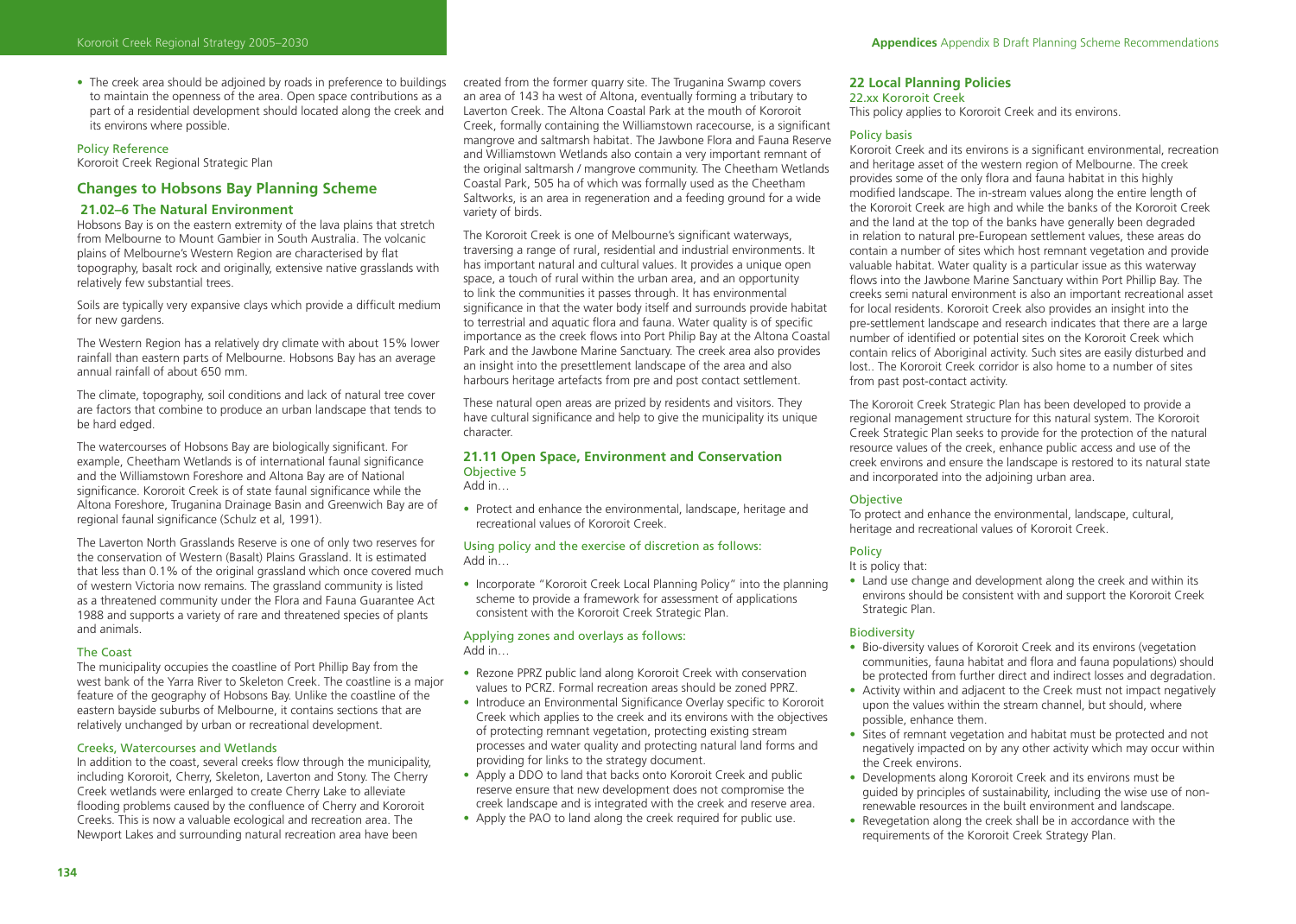# **Heritage**

- All heritage 'material', sites, areas, buildings, artefacts should be regarded as non-renewable assets, and protected as such.
- Development adjacent to and within the Creek corridor should seek to preserve components of the heritage inventory, and where possible incorporate a process to improve knowledge of those resources. Council may require an archaeological survey where it is considered there is a risk of disturbance to heritage assets from development.
- Loss of heritage materials due to development should only be permitted with an appropriate level of documentation and professional assessment.
- The role of heritage conservation in good land management practices should include the primacy of site protection over land development.
- The Kororoit Creek Strategy Plan should be consulted in the first instance to determine whether development may impact on heritage assets as this document includes maps of identified pre and post contact heritage sites.
- Indigenous custodial groups should be consulted with in regard to conservation of aboriginal cultural material.

# Waterway Management

- New development or alterations to existing developments along the creek or within the creek environs should seek to ensure water quality is protected and if possible improved. Water sensitive urban design principles should be used to minimize potential impact on receiving waters. Emphasis should especially be placed on site management of sediment and associated nutrient run-off during the construction phase and ongoing use of the site, creation of adequate buffers and reserves to protect natural valley morphology, management of building-generated litter and stormwater treatment.
- Development should not alter natural or predevelopment hydrologic regimes and thereby cause damage to stream environments.
- Existing areas within the catchment that are in a relatively unaltered hydrologic condition should be protected.
- Stock access to waterway frontages should be minimized.
- Stream frontages should be protected from development and disturbance of alluvial deposits should be avoided.

# Recreation / Linear Parkland

- Management, planning and design should aim to achieve a continuous recreation / environmental trail along the entire length of Kororoit Creek.
- Kororoit Creek should provide opportunities for an array of active, informal recreation pursuits at the local, district and regional level.
- The Kororoit Creek corridor should provide opportunities to link and integrate recreation uses with other public/community activities (eg. schools, retail centres, community centres) adjacent to or accessible from the Creek corridor.
- Pathways, simple seats, bridges and appropriate service and safety facilities are to be encouraged. Built structures that are to be provided within the creek corridor environment for recreational use should be planned and designed in a sensitive manner. Significant built service facilities, such as barbeques, shelters, interpretive services, toilets and parking should be discouraged along the Creek corridor.
- The provision of recreation opportunities will be subject in all instances to constraints imposed by other key principles of the Kororoit Creek Strategic Plan 2005. For instance, the protection of significant environmental or heritage values must take precedence over provision for recreation.

# Landscape / Visual Character

- Improvements to the landscape character of the Creek Corridor and its valley should also be based primarily on elements of the "parent" landscape, particularly indigenous vegetation.
- Development / improvement of the Creek Corridor landscape (particularly through planting) should reflect the landform / geomorphology of the Creek Corridor valley.
- The role of Kororoit Creek as a connecting element within the diverse urban form should be reinforced through the creation of an integrated and unified landscape character, based on the use of indigenous planting materials and consistent built-landscape elements, such as signage, pathways, furniture, etc.
- Where important heritage elements (such as bridges, old buildings, exotic plantings) interact with the Creek Corridor landscape, these should be preserved and treated as distinct events or nodes, contrasting with the pre-dominantly "natural' character of the Creek Corridor.
- Views to important landscape elements (such as historic bridges, trees, mountains, rock escarpments), must be protected from the visual intrusion of inappropriate elements, such as new development, utilities, signage etc.
- Adjoining spaces should be visually interlinked to lead visitors through the valley landscape, reveal key attractions and nodal points, and highlight linkages with the "hinterland".
- The existing profile of the Creek corridor should not be altered through inappropriate filling.

# Urban and Landscape Design

- The Kororoit Creek corridor should have clear physical links to Activity Centres, Schools and other elements that are important in contemporary urban communities. This will also apply in creating links with significant heritage elements.
- The impacts of urban infrastructure, such as powerlines, drains, car parks etc must be dealt with sensitively so as to minimise the visual and physical impact on the natural experience of the Kororoit Creek corridor.
- The confluence of the Kororoit Creek corridor and the adjoining street system (particularly in residential areas) must be considered so that both views and access contribute to integration of the Creek corridor with its Urban Context. The creek must be incorporated into any new adjoining residential development with the aim of making it an open and accessible space. Buildings should face onto the creek, setbacks maximised and fences minimised to protect the open and accessible feeling.
- The creek area should be adjoined by roads in preference to buildings to maintain the openness of the area. Open space contributions as a part of a residential development should be based on the creek and its environs where possible.

# **Kororoit Creek in the City of Hobsons Bay**

The above policy statements apply along the length of the Kororoit Creek, and seek to provide for consistency in terms of the management of the creek and its environs regardless of local government boundaries. This section of the policy highlights issues specific to the City of Hobsons Bay

Within the City of Hobsons Bay the Kororoit Creek largely passes through industrial areas.

# It is policy that:

- Development of land adjacent to the creek corridor area should seek to enhance the principles of preserving its natural state and providing for accessibility. Buildings should face onto the creek corridor, setbacks should be maximised and building heights minimised. Additional policy statements relating to incorporation of the creek corridor into urban areas are included elsewhere in this Policy.
- The rock and boulder outcrops in the section of the creek adjacent to the Altona Memorial Park are particularly significant as a geological feature and should be protected.

# Policy Reference

as possible.

Kororoit Creek Regional Strategic Plan

# **A New Environmental Significance Overlay** Kororoit Creek

Schedule number to the environmental significance overlay. Shown on the planning scheme map as ESO number.

# Statement of environmental significance

The Kororoit Creek is a major environmental feature of the western suburbs. It provides some of the only flora and fauna habitat in this highly modified landscape. Water quality is a particular issue as this waterway flows into Port Phillip Bay and the Jawbone Marine Sanctuary. This semi natural environment is also an important recreational asset for local residents.

#### Environmental objective to be achieved

To enhance the quality of water in the Kororoit Creek; To protect existing remnant vegetation along the Kororoit Creek and provide for enhancement of this habitat; To maintain this landscape and landform in as close to its natural state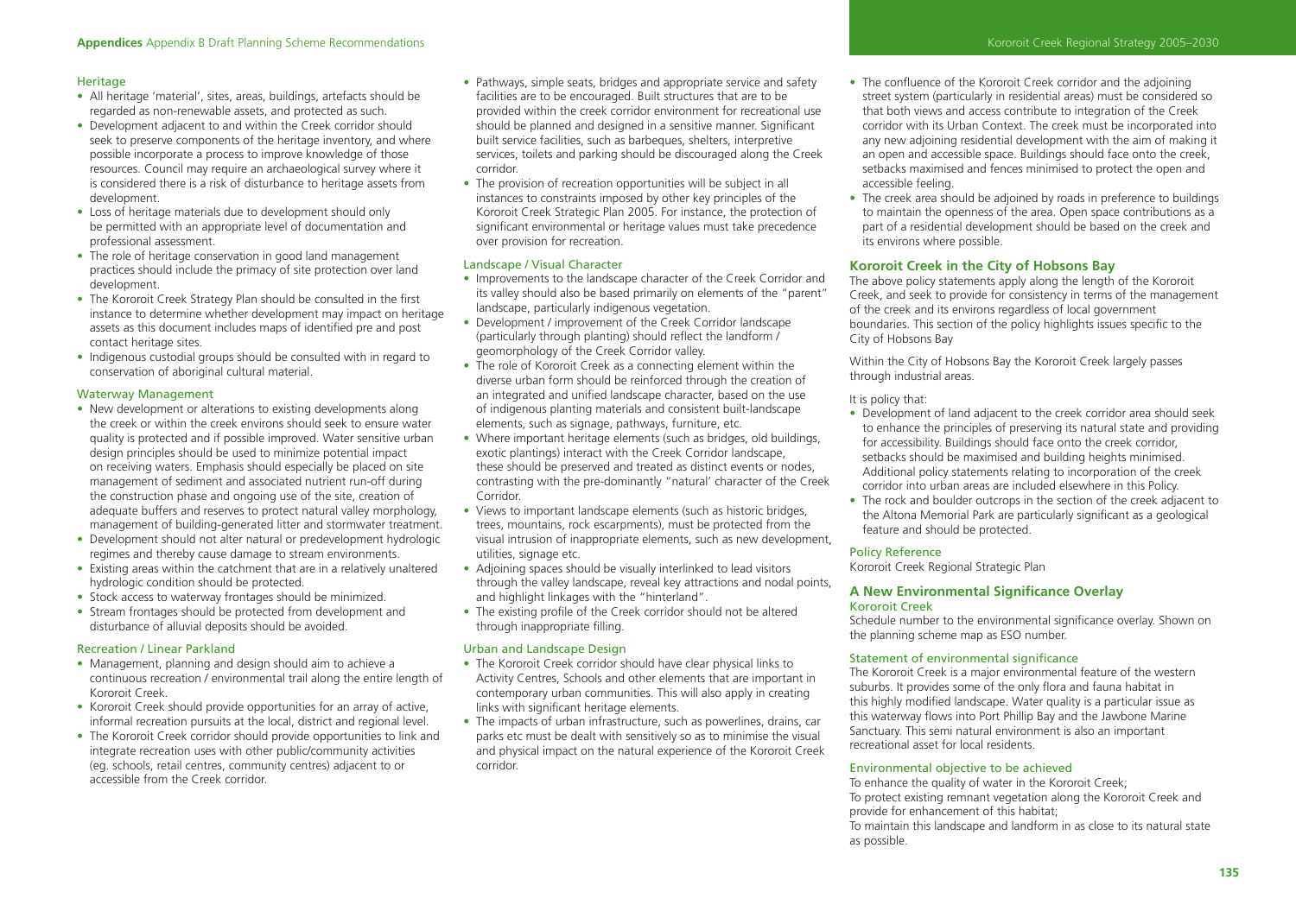# Permit requirement

A permit is required to construct a fence.

# Decision guidelines

Buildings or works must be consistent with and supportive of the objectives, directions and identified values of the Kororoit Creek Strategic Plan; Any buildings or works must not compromise remnant native vegetation; Any buildings or works must not compromise the creek landscape or natural landform; Any buildings or works must not threaten stream processes or water quality.

# **A New Design Development Overlay**

# Kororoit Creek neighbourhood

Schedule number to the Design and Development Overlay. Shown on the planning scheme map as DDO number.

# Design objective

To ensure that new urban development is integrated with the creek environs, does not compromise the creek corridor landscape and is consistent with the Kororoit Creek Strategy Plan.

#### Buildings and works **Subdivision** Advertising signs

#### Decision guidelines

- Clear physical links should be maintained or provided between the Kororoit Creek corridor and Activity Centres, Schools and other elements that are important in contemporary urban communities.
- Urban infrastructure, such as powerlines, drains, car parks etc must be dealt with sensitively so as to minimise the visual and physical impact on the experience of the Kororoit Creek corridor.
- The adjoining street system must be designed so that both views and access contribute to integration of the Creek corridor with its Urban Context.
- The creek must be incorporated into any new adjoining residential development with the aim of making it an open and accessible space. Buildings should face onto the creek, setbacks maximised and fences minimised to protect the open and accessible feeling.
- Industrial development must be designed in such a way that the values of the creek are protected. Setbacks of buildings must be maximised, security fencing should be either well setback or not visually intrusive, and opportunities to incorporate open space for staff with the creek area should be maximised. Other opportunities such as incorporating administrative buildings with the creek environs should be pursued if possible.
- New urban development must support the directions of the Kororoit Creek Strategic Plan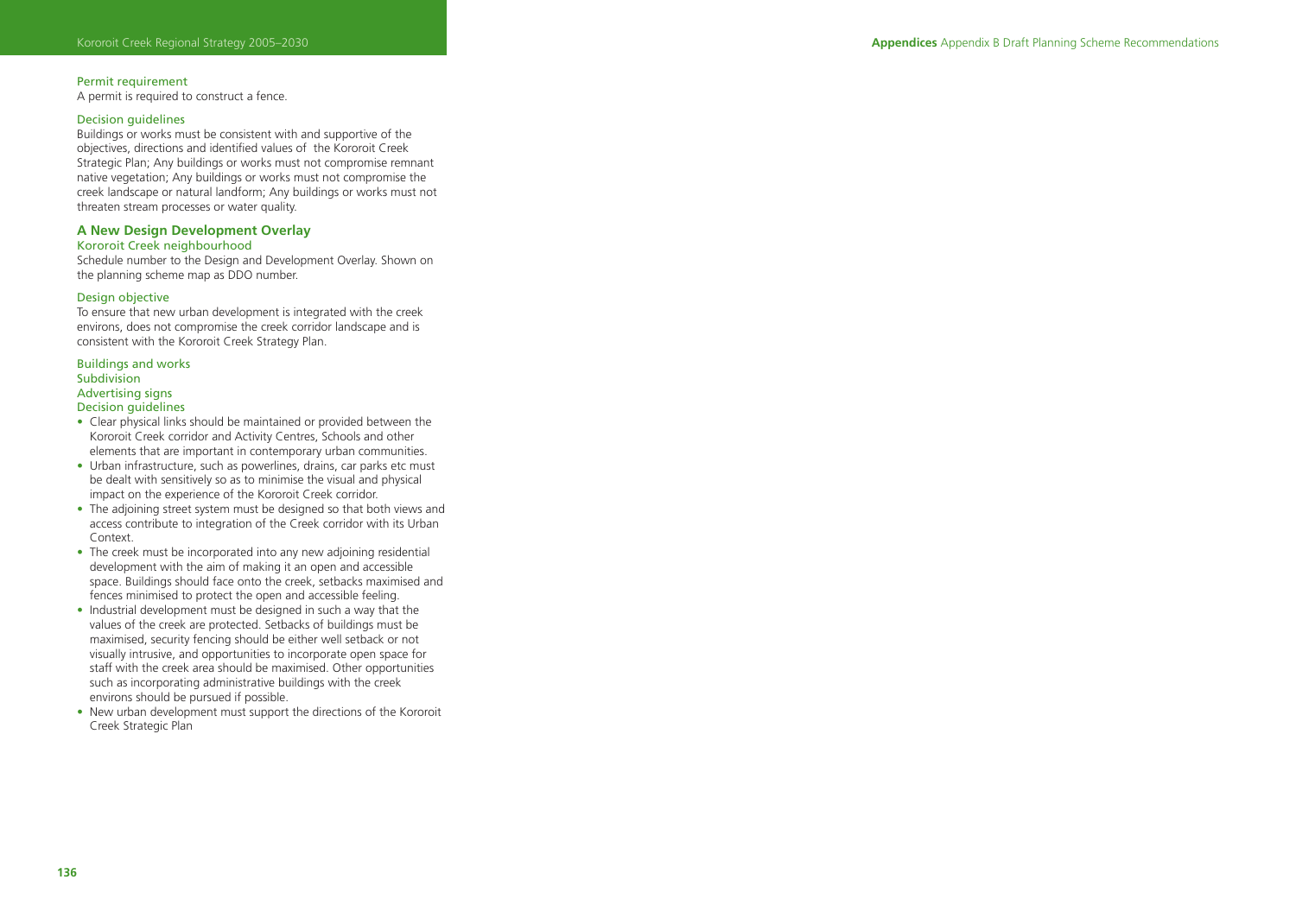# APPENDIX C **Weed Management**

At all geographic scales in the study area – from the landscape level downwards – exotic plant species (weeds) are the overwhelming dominants of the vegetation and very little now remains of the indigenous vegetation. Of the 445 plant species recorded from the study area some 207 (47%) are exotic species which include agricultural (or noxious) weeds affecting agricultural production as well as environmental weeds of primary concern for their negative impacts on biodiversity. Numerous weed species have occupied all available habitats and are now ubiquitous and extremely abundant in the region. Other weed species by contrast have occupied a fraction of the available habitat and some are rare and localised. The capacity of such species to expand their range within the region depends on many factors.

Weed invasions are overwhelmingly the most important degradation process for remnant indigenous vegetation and fauna habitats, and weed control is the major vegetation management issue. While weeds pose a direct threat to flora and fauna (biodiversity) values, they may also have major impacts on landscape and amenity values. For example, if left unmanaged, exotic trees (notably Desert Ash, *Fraxinus angustifolia* ssp. *angustifolia*) are eventually likely to fully occupy the riparian environment with profound modification to the landscapes of the Kororoit Creek corridor, as well as negative impacts on biodiversity amenity and water quality parameters.

Weeds are generally perceived as undesirable, but in some instances weed populations provide fauna habitat components otherwise unavailable in the landscape, or some indigenous fauna species are able to utilise exotic vegetation because of similar structural attributes to indigenous vegetation. Examples of fauna habitats otherwise unavailable include nesting or roosting sites for birds, such as the willows (*Salix* spp.) utilised by Nankeen Night Herons for roosting, and spiny Boxthorn (*Lycium ferocissimum*) utilised by nesting birds such as Red-browed Finches. The Striped Legless Lizard, one of the most endangered animal species in the study area, is known to occur in exotic grasslands such as those dominated by Chilean Needle-grass (*Nassella neesiana*), but this floristically impoverished exotic vegetation is likely to be much inferior to indigenous Plains Grassland in which the species naturally occurs.

With such a large list of weed species recorded for the study area it is necessary to identify and prioritise species amenable to management, as well as identify important sites requiring weed management to protect defined biodiversity or amenity values.

Some 53 weed species for which management is appropriate in a given context. It includes seven species which are listed as Regionally Controlled under the Catchment and Land Protection Act 1994 – see (Keith Turnbull Research Institute 1998) for obligations of land owners and land managers under the Act. However, none of the species are State or Regionally Prohibited weeds or Restricted Weeds listed under the Act. Eight of the weed species are among the 20 Weeds of National Significance (www.weeds.org.au) which have major biodiversity, economic and social impacts at the national level. These are Bridal Creeper (*Asparagus asparagoides*), Chilean Needle-grass (*Nassella neesiana*), Serrated Tussock (*Nassella trichotoma*), Blackberry (*Rubus anglocandicans*) and Gorse (*Ulex europaeus*). The regional approach to Serrated Tussock management is overseen by the regional Serrated Tussock Task Force, comprising members from the Department of Sustainability and Environment and Primary Industry, Municipal Councils and the farming community.

The following approach to weed management along the Kororoit Creek corridor should be undertaken:

1. Invasive weedy tree species should be eliminated from the streamside environments and saltmarsh. These include Box-elder Maple (*Acer negundo*), Hawthorn (*Crataegus monogyna*), Desert Ash (*Fraxinus angustifolia*), Norfolk Island Hibiscus (*Lagunaria patersonia*), Canary Island Date-palm (*Phoenix canariensis*), Sweet Pittosporum (*Pittosporum undulatum*), Cherry Plum (*Prunus cerasifera*) and Willows (*Salix* spp.).

 Of these Desert Ash is unquestionably the most serious invader and if unmanaged will eventually form closed riparian forests. Norfolk Island Hibiscus is a very rare weed in Victoria but it is invasive in saltmarshes of lower Kororoit Creek where it has high visual impact, and will ultimately have significant negative impacts on saltmarsh biodiversity.

- 2. On a site-by-site basis, various weed species should be targeted for management (control or elimination) to protect defined biodiversity and amenity values.
- 3. Prevent further destruction of saltmarshes in lower Kororoit Creek by targeting seriously invasive species, notably Spiny Rush (*Juncus acutus*) and Toowoomba Canary-grass (*Phalaris aquatica*). These two robust herbaceous weed species are extremely abundant along Kororoit Creek and populations are now so large as to be unmanageable, except in the context of protecting saltmarsh values.
- 4. Ensure that significant fauna values are not compromised by the removal of woody weeds which form habitats for such species. In some cases staged removal may be appropriate, coupled with revegetation using indigenous species.
- 5. Ensure that no weedy plant species (those listed by Carr et al. 1992) are used in landscaping and horticultural applications connected with developments along Kororoit Creek. Approximately 70% of all environmental weed species have been deliberately introduced for horticulture (Carr 1993).
- 6. Phased removal should be undertaken of weedy street trees in the urban municipal catchments of Kororoit Creek. Few species are significant in this context but overwhelmingly the most significant is Desert Ash, the seeds of which are dispersed into creek environments via stormwater. It has been commonly planted historically as a street tree but is now rarely planted.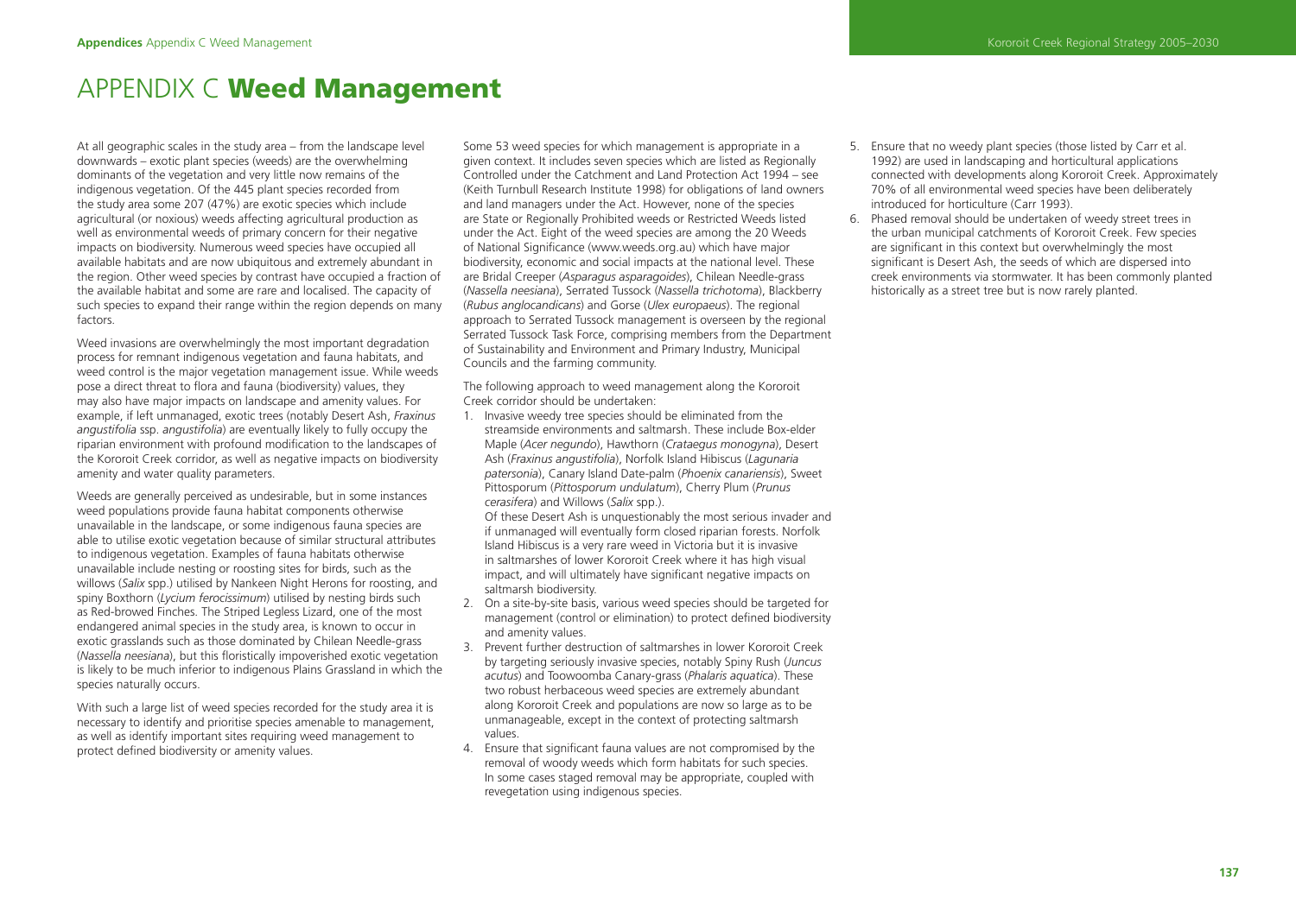# APPENDIX D **Revegetation Templates/EVC Lists**

The revegetation templates aim to guide revegetation undertaken along the Kororoit Creek both within the urban and rural reaches. They have been developed for the riparian zone of the Kororoit Creek only and do not attempt to cover some of the vegetation communities found on the upper escarpments of the creek. As such, three templates have been developed that attempt to incorporate those EVCs located within the riparian zone. They do not reflect the eight separate EVCs that have been recorded for the study area.

They provide an outline for revegetation designed to ensure that the physical condition of the creek is sustained and improved. This is achievable through re-establishment of a robust riparian vegetation corridor that will be resilient to current degradation pressures. Many urban waterways have been physically and hydraulically modified. Often they are engineered structures modelled for flood management in the absence of woody vegetation. In these modified urban settings, revegetation styles require some modification and are often limited to use of ground-storey vegetation or a combination of ground-storey and tree canopy planting which have the least flow resistance.

In other areas particularly those used for public open space and in greenfield developments, revegetation is developed so that there is more focus on the landscape presentation. This revegetation often has large areas of ground-storey around wetland or water features and utilises a full range of vegetation types.

Central to the planning of riparian zone rehabilitation is the use of natural templates (or models) derived from representative remnant vegetation communities. The revegetation templates use some selected plant groups from the local EVCs across the wetted perimeter of the stream channel and the riparian verge area to out-compete undesirable plants and weeds that cause problems to flooding or long term maintenance.

Successful revegetation of the Kororoit Creek that is sustainable with low maintenance species requires an awareness of the appropriate species and their preferred locations within the riparian zone. Some ecological advice as to the correct planting regimes and placement may still need to be sought prior to the revegetation works.

Revegetation of sites that already support native vegetation should be undertaken with caution. Advice should be sought from the environmental unit of the local Council so that the revegetation complements and enhances the existing remnant vegetation.

Revegetation at sites where non-indigenous vegetation exists should also be undertaken after consultation with the environmental unit of the local Council. Revegetation at these sites should aim to revegetate with indigenous species and restrict the spread of the existing nonindigenous vegetation.

It should be noted that certain sites along the Kororoit Creek have an historical or cultural significance. These sites may support vegetation that is not indigenous to the creek environs, however will warrant retention based on cultural significance.

The selection of species for revegetation should aim to maximise opportunities to provide environmental, economic and social benefits. Local native (indigenous) species, grown from local seeds or plant material are generally the preferred choice for revegetation. They provide the greatest range of long-term benefits because they:

- are best suited to the local conditions and can still fulfil all of the functional roles required of non-indigenous trees and shrubs;
- maximise biodiversity in the local area:
- provide the best habitat for local wildlife;
- benefit the health of existing remnants:
- are well suited to regenerating without assistance;
- benefit rural land productivity:
- will maintain the natural character of the local landscape.

Where indigenous species are not available, do not meet the project needs, or if the environment at the site has been so modified that local native species cannot survive, for example, highly salt affected sites, other native species may be appropriate. A strategic approach to revegetation that results in multiple benefits and the creation of a healthy and productive environment into the future is recommended.

Revegetation Techniques: a guide for establishing native vegetation in Victoria by Greening Australia is a great guide and is available on their website www.greeningaustralia.org.au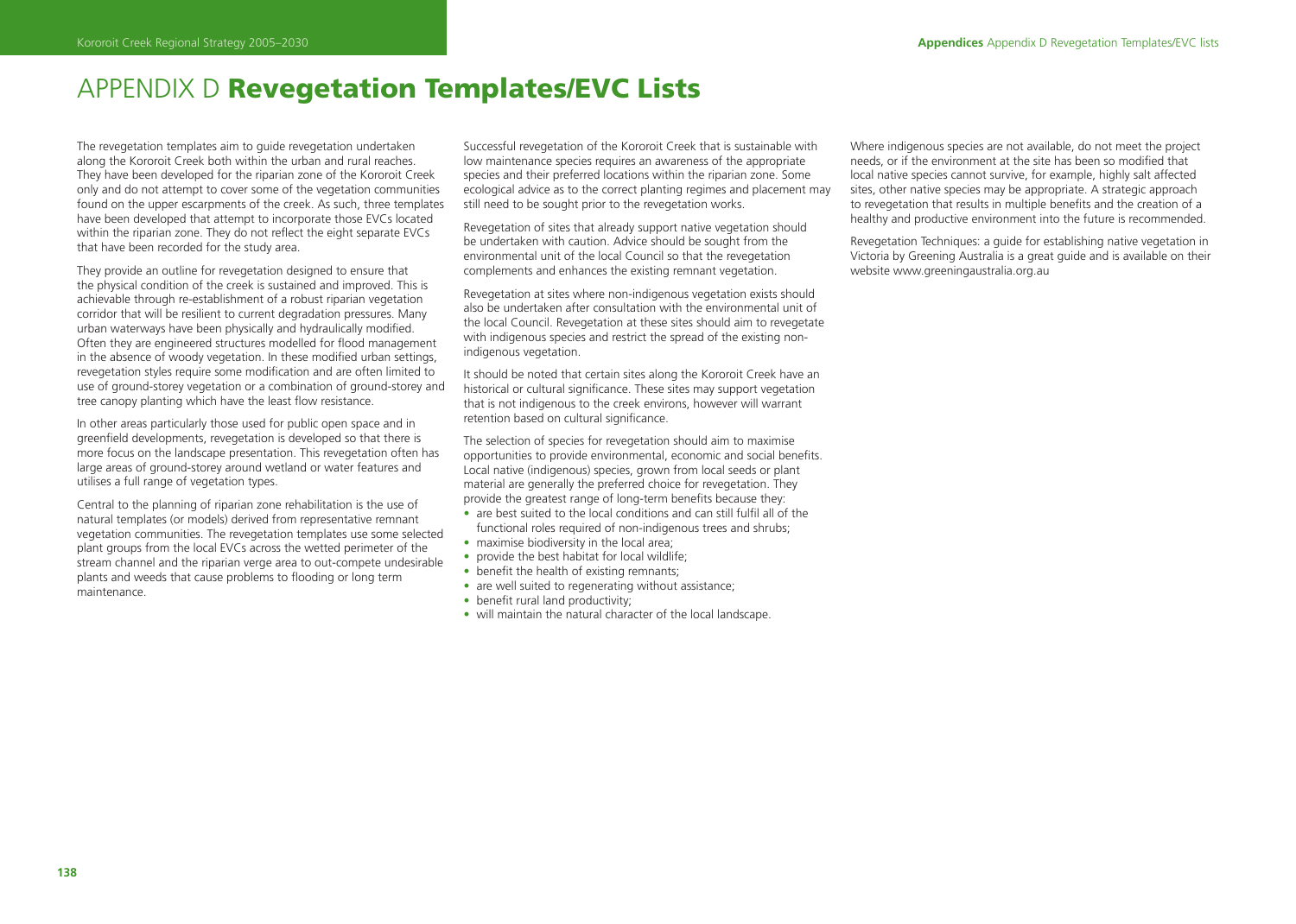Coastal Saltmarsh

| <b>Botanical name</b>                                 | <b>Common name</b>          | % No of plants | <b>Planting zone</b> | <b>Dominance</b> |
|-------------------------------------------------------|-----------------------------|----------------|----------------------|------------------|
| <b>Shrubs</b>                                         |                             |                |                      |                  |
| Atriplex paludosa ssp. paludosa (W)                   | Marsh Saltbush              |                |                      | $\circ$          |
| Avicennia marina ssp. australasica (W)                | White Mangrove              |                |                      | D                |
| Halosarcia pergranulata ssp. pregranulata (D)         | <b>Black-seed Glasswort</b> |                |                      | D                |
| Halosarcia halocnemoides ssp. halocnemoides (D)       | Grey Glasswort              |                |                      | D                |
| Sclerostegia arbuscula (W)                            | Shrubby Glasswort           |                | $\mathbf{1}$         | D                |
| Grasses, Rushes, Sedges & Dicot Herbsl                |                             |                |                      |                  |
| Apium prostratum ssp. prostratum s.l. (W)             | Sea Celery                  |                | 2                    | $\Omega$         |
| Atriplex cinerea <sup>+</sup>                         | Coast saltbush              |                | 3                    | (D)              |
| Disphyma crassifolium subsp. clavellatum (W/D)        | Rounded Noon-flower         |                | $\overline{2}$       | C                |
| Distichlis distichophylla (W/D)                       | Australian Salt-grass       |                | $\overline{2}$       | D                |
| Frankenia pauciflora var. gunnii (W/D)                | Southern Sea-heath          |                | 2                    | C                |
| Gahnia filum (W/D)                                    | Chaffy Saw sedge            |                | 3                    | D                |
| Hemichroa pentandra (W/D)                             | Trailing Hemichroa          |                |                      | C                |
| Juncus kraussii ssp. australiensis (W)                | Sea Rush                    |                |                      | D                |
| Lawrencia spicata (W/D)                               | Salt Lawrencia              |                |                      | $\circ$          |
| Limonium australe (W)                                 | Yellow Sea-lavender         |                |                      | $\circ$          |
| Lobelia irrigua (W/D)                                 | Salt Pratia                 |                |                      | C                |
| Mimulus repens (W/D)                                  | Creeping Monkey-flower      |                | 2                    | C                |
| Poa poiformis var. poiformis^                         | Coast Tussock-grass         |                |                      | D                |
| Puccinellia stricta var. stricta / var. perlaxa (W/D) | Australian Saltmarsh-grass  |                |                      | C                |
| Samolus repens (W/D)                                  | Creeping Brookweed          |                | $\overline{2}$       | $\circ$          |
| Sarcocornia blackiana (W)                             | Thick-head Glasswort        |                |                      | $\circ$          |
| Sarcocornia quinqueflora ssp. quinqueflora (W/D)      | <b>Beaded Glasswort</b>     |                | 1                    | D                |
| Selliera radicans (W/D)                               | Shiny Swamp-mat             |                | $\overline{2}$       | C                |
| Sporobolus virginicus (D)                             | Salt Couch                  |                |                      | $\circ$          |
| Suaeda australis (W/D)                                | Austral Seablite            |                | $\mathbf{1}$         | C                |
| Triglochin stratum s.l. (W/D)                         | Streaked Arrowgrass         |                | $\overline{2}$       | $\circ$          |
| Wilsonia humilis (D)                                  | Silky Wilsonia              |                |                      | $\circ$          |
| Wilsonia rotundifolia (W/D)                           | Round-leaf Wilsonia         |                |                      | $\circ$          |

Planting Zone

1– MOST FREQUENTLY INUNDATED 2 – NEXT MOST LANDWARD ZONE

3 – MOST LANDWARD ZONE

+ On shell banks, low dunes and berms only

^ Fringing (i.e. landward) of upper (wet and dry) saltmarsh

Note: Planting zones need special categories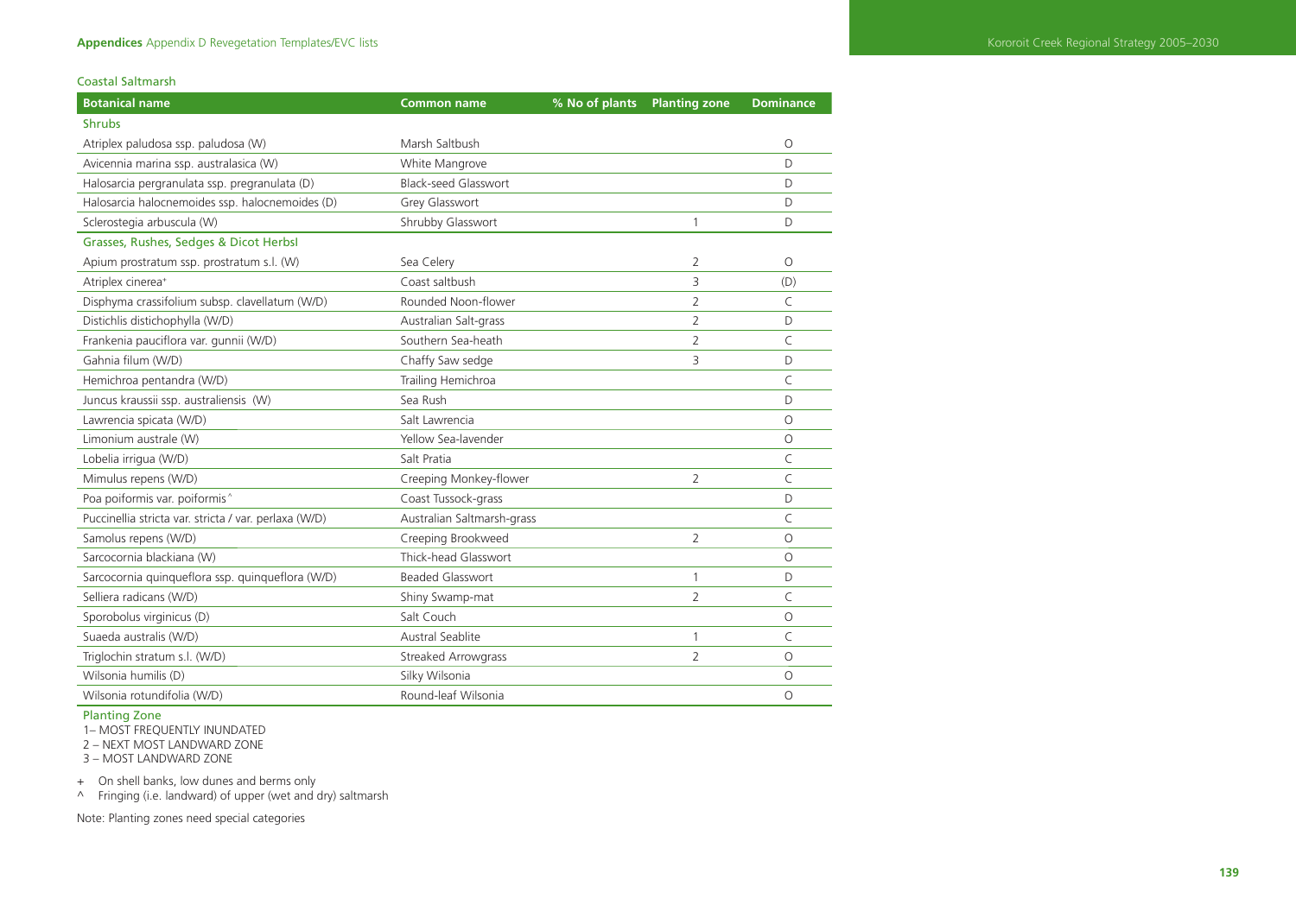# Modified Creekline Tussock Grassland 654

| <b>Botanical name</b>                  | <b>Common name</b>    | %     | <b>Planting</b><br>zone | % zone<br>coverage |
|----------------------------------------|-----------------------|-------|-------------------------|--------------------|
|                                        |                       |       |                         |                    |
| <b>Trees</b>                           |                       |       |                         |                    |
| Eucalyptus camaldulensis               | River Red Gum         |       | 1,2&3                   | $\mathsf{C}$       |
| <b>Small Trees/Large Medium Shrubs</b> |                       |       |                         |                    |
| Acacia melanoxylon                     | Blackwood             |       | 2&3                     | $\circ$            |
| Muehlenbeckia florulenta               | Tangled Lignum        |       | 1&2                     | $\Omega$           |
| Grasses, Rushes, Sedges & Dicot Herbs  |                       |       |                         |                    |
| Acaena novae-zelandiae                 | Bidgee-widgee         |       | 2&3                     | $\circ$            |
| Austrodanthonia caespitosa             | Common Wallaby-grass  |       | 2&3                     | $\mathsf{C}$       |
| Bolboschoenus caldwellii               | Sea Club-rush         |       | 1                       | C                  |
| Calocephalus lacteus                   | Milky Beauty-heads    | 25%   | 1,283                   | $\circ$            |
| Carex appressa                         | Tall-sedge            |       | 1&2                     | $\subset$          |
| Carex bichenoviana                     | Plains Sedge          |       | 1,2&3                   | C                  |
| Carex tereticaulis                     | Rush Sedge            |       | 1,2&3                   | C                  |
| Elymus scaber                          | Common Wheat-grass    |       | 2&3                     | C                  |
| Eryngium vesiculosum                   | Prickfoot             | $0\%$ | 1,283                   | $\circ$            |
| Hemarthria uncinata                    | Mat Grass             | 0%    | 1,2 & 3                 | C                  |
| Juncus amabilis                        | <b>Hollow Rush</b>    |       | 1,2&3                   | $\circ$            |
| Juncus flavidus                        | Yellow Rush           |       | 1.2&3                   | $\circ$            |
| Lobelia pratioides                     | Poison Lobelia        | 10%   | 1,2 & 3                 | C                  |
| Lomandra longifolia ssp. longifolia    | Spiny-headed Mat-rush |       | 2&3                     | C                  |
| Persicaria prostrata                   | Creeping Knotweed     |       | 1,2&3                   | C                  |
| Poa labillardierei var. labillardierei | Common Tussock-grass  | 60%   | 1,283                   | C                  |
| Schoenoplectus tabernaemontani         | River Club-sedge      |       | 1                       | C                  |
|                                        |                       | 100%  |                         |                    |

Planting Zone

1 – BED

2 – LOWER BANK

3 – VERGE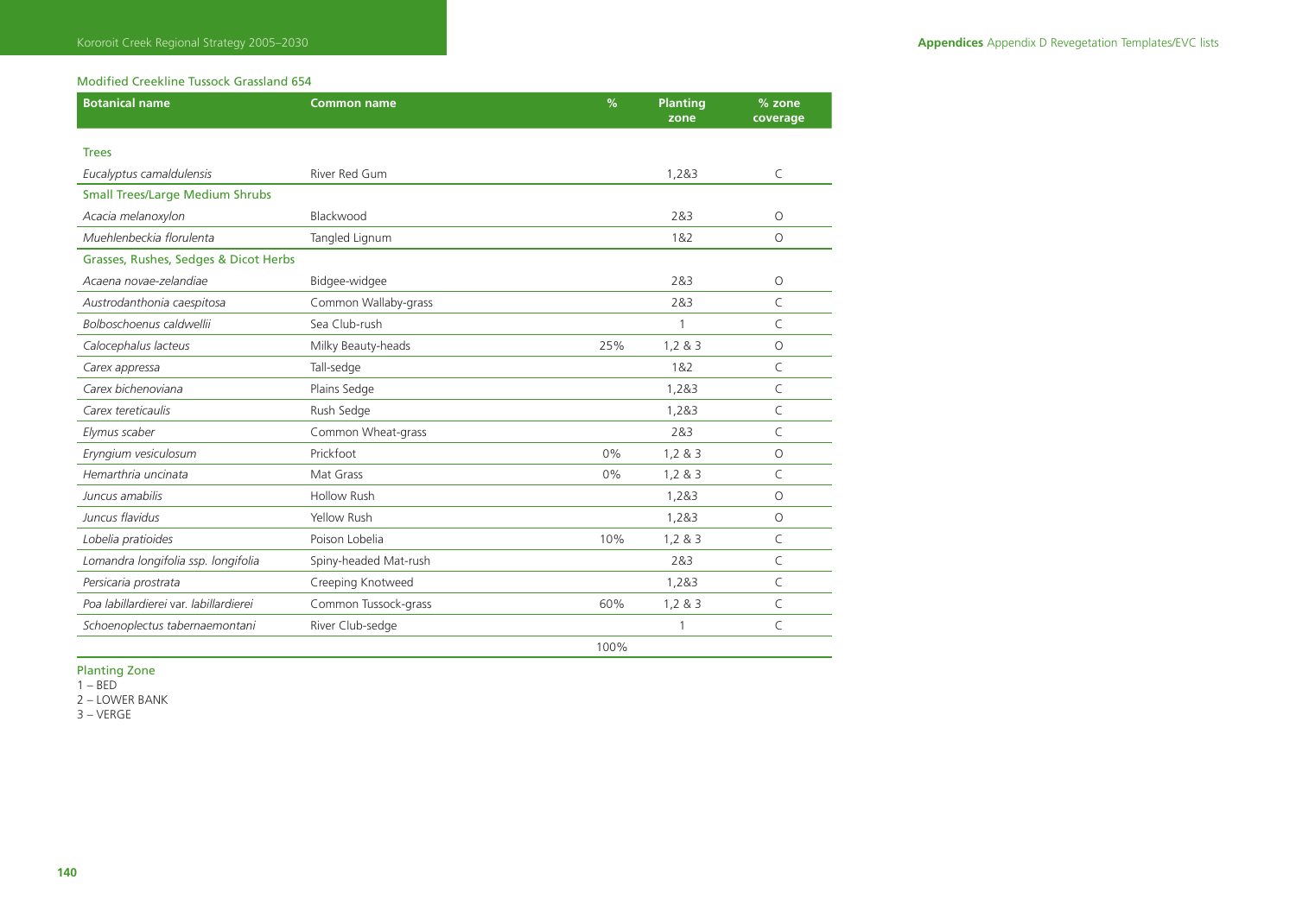# Modified Floodplain Riparian Woodland

| <b>Botanical name</b>                  | <b>Common name</b>    | $\%$ | <b>Planting zone</b> | % zone coverage |
|----------------------------------------|-----------------------|------|----------------------|-----------------|
| <b>Trees</b>                           |                       |      |                      |                 |
| Eucalyptus camaldulensis               | River Red Gum         | 30%  | 2,384                | D               |
| Small Trees/large - medium Shrubs      |                       |      |                      |                 |
| Acacia dealbata                        | Silver Wattle         |      |                      | $\circ$         |
| Acacia mearnsii                        | Late Black Wattle     | 10%  | 2,384                | $\circ$         |
| Acacia melanoxylon                     | Blackwood             | 20%  | 2,384                | $\Omega$        |
| Acacia retinodes var. retinodes        | Wirilda               |      | 2 & 3                | $\circ$         |
| Acacia verticillata ssp. verticillata  | Prickly Moses         |      | 2                    | $\circ$         |
| Bursaria spinosa ssp. spinosa          | Sweet Bursaria        | 15%  | 3 & 4                | C               |
| Callistemon sieberi                    | River Bottlebrush     | 5%   | 284                  | $\Omega$        |
| Coprosma quadrifida                    | Prickly Current-bush  |      | $\overline{2}$       | $\circ$         |
| Goodenia ovata                         | Hop Goodenia          |      | 283                  | $\circ$         |
| Gynatrix pulchella                     | Hemp Bush             |      | 2,384                | $\circ$         |
| Melicytus dentata                      | Tree Violet           | 10%  | 2, 3 & 4             | C               |
| Leptospermum lanigerum                 | Woolly Tea Tree       | 10%  | $\overline{2}$       | $\circ$         |
| Muehlenbeckia florulenta               | Tangled Lignum        |      | $\overline{2}$       | $\Omega$        |
| Ozothamnus ferrugineus                 | Tree Everlasting      |      | 283                  | $\circ$         |
| Rubus parvifolius                      | Small-leaf Bramble    |      | 2, 3 & 4             | $\Omega$        |
|                                        |                       | 100% |                      |                 |
| Grasses, Rushes, Sedges & Dicot Herbs  |                       |      |                      |                 |
| Acaena novae-zelandiae                 | Bidgee-widgee         |      | 2, 3 & 4             | $\circ$         |
| Carex bichenoviana                     | Plains Sedge          |      | 2, 3 & 4             | $\circ$         |
| Carex tereticaulis                     | Rush Sedge            |      | 2, 3 & 4             | O               |
| Juncus flavidus                        | Yellow Rush           |      | 2 & 3                | $\circ$         |
| Lobelia anceps                         | Angled Lobelia        | 5%   | $\overline{2}$       | $\circ$         |
| Lomandra longifolia ssp. longifolia    | Spiny-headed Mat-rush | 20%  | 2, 3, 8, 4           | $\mathsf C$     |
| Mentha australis                       | <b>River Mint</b>     |      | 2, 3, 8, 4           | $\circ$         |
| Microlaena stipoides var. stipoides    | <b>Weeping Grass</b>  |      | 2, 3, 8, 4           | C               |
| Poa labillardierei var. labillardierei | Common Tussock-grass  | 80%  | 2, 3 & 4             | D               |
| Selleria radicans                      | Shiny Swamp-mat       | 5%   | 4                    | $\circ$         |
|                                        |                       | 100% |                      |                 |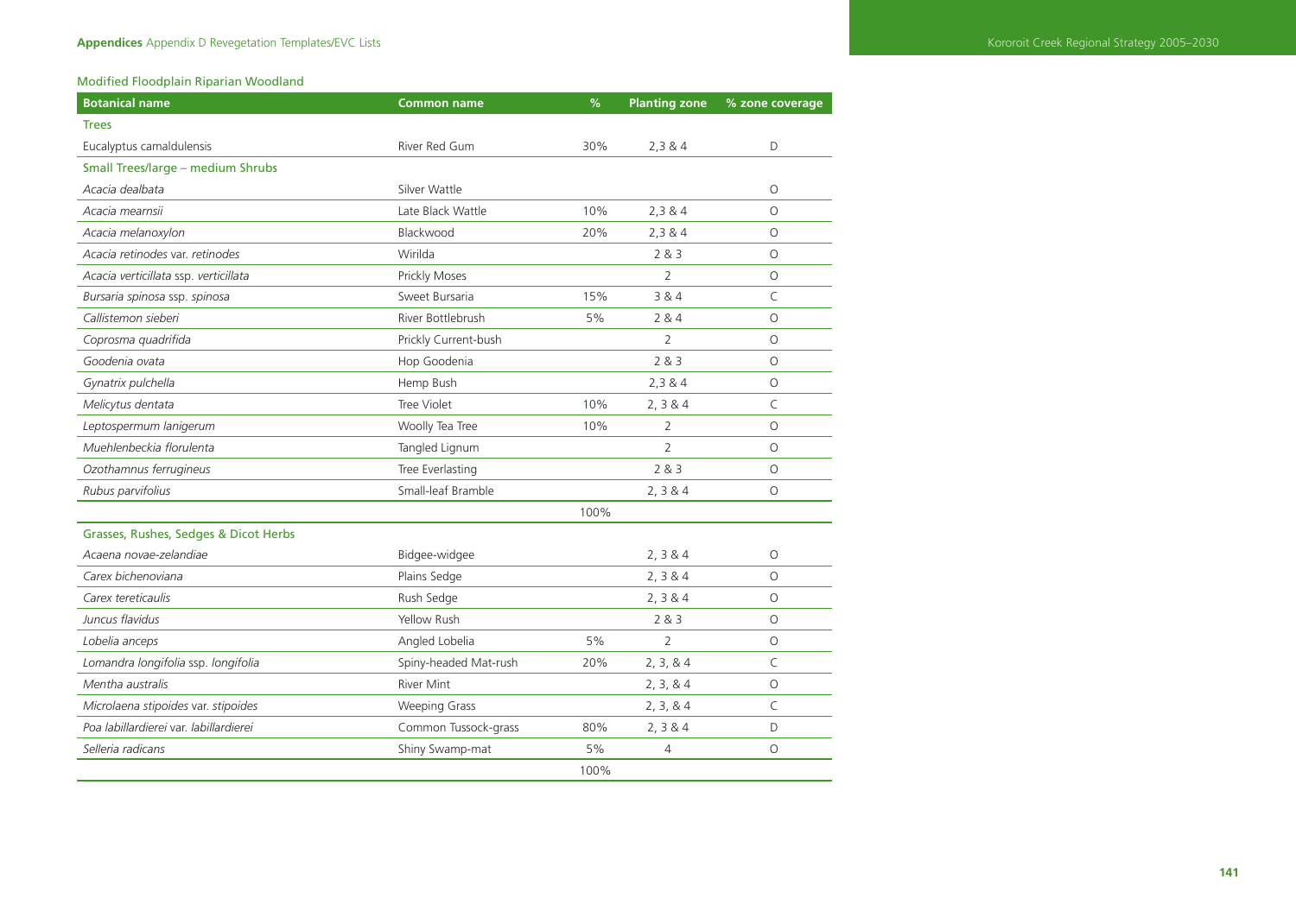| <b>Botanical name</b>                            | <b>Common name</b>    | %    | <b>Planting zone</b> | % zone coverage |
|--------------------------------------------------|-----------------------|------|----------------------|-----------------|
| Semi Aquatic and Aquatic Plants                  |                       |      |                      |                 |
| Alisma plantago-aquatica                         | <b>Water Plantain</b> | 5%   |                      | O               |
| Apium prostratum ssp. prostratum var. prostratum | Sea Celery            |      |                      | $\Omega$        |
| Bolboschoenus caldwellii                         | Salt Club-sedge       |      |                      | C               |
| Bolboschoenus medianus                           | Marsh Club sedge      | 20%  |                      | C               |
| Calystegia sepium                                | Large Bindweed        |      |                      | $\Omega$        |
| Carex appressa                                   | Tall Sedge            | 60%  | 1 & 82               | D               |
| Crassula helmsii                                 | Swamp Crassula        |      |                      | C               |
| Eleocharis acuta                                 | Common Spike-sedge    |      |                      | C               |
| Eleocharis sphacelata                            | Tall Spike-sedge      |      |                      | C               |
| Hydrocotyle sibthorpioides                       | Shining Pennywort     |      |                      | C               |
| Juncus pauciflorus                               | Loose-flower Rush     | 10%  |                      | C               |
| Juncus sarophorus                                | Broom Rush            | 20%  |                      | C               |
| Lycopus australis                                | Australian Gipsywort  |      |                      | $\circ$         |
| Myriophyllum crispatum                           | Upright Water-milfoil |      |                      | C               |
| Persicaria decipiens                             | Slender Knotweed      | 15%  |                      | C               |
| Phragmites australis                             | Common Reed           |      |                      | $\circ$         |
| Rumex bidens                                     | Mud Dock              |      |                      | C               |
| Schoenoplectus tabernaemontani                   | River Club-sedge      | 10%  |                      | C               |
|                                                  |                       | 100% |                      |                 |

Planting Zone **Dominance**<br>1 – BED **Dominance**<br>2 – Dominance Dominance Dominance

2 – LOWER BANK D = DOMINANT<br>3 – UPPER BANK C = COMMON 3 – UPPER BANK<br>4 – VERGE

0 = OCCASIONAL<br>D = DOMINANT

 $N = NOT$  SUITABLE FOR REVEGETATION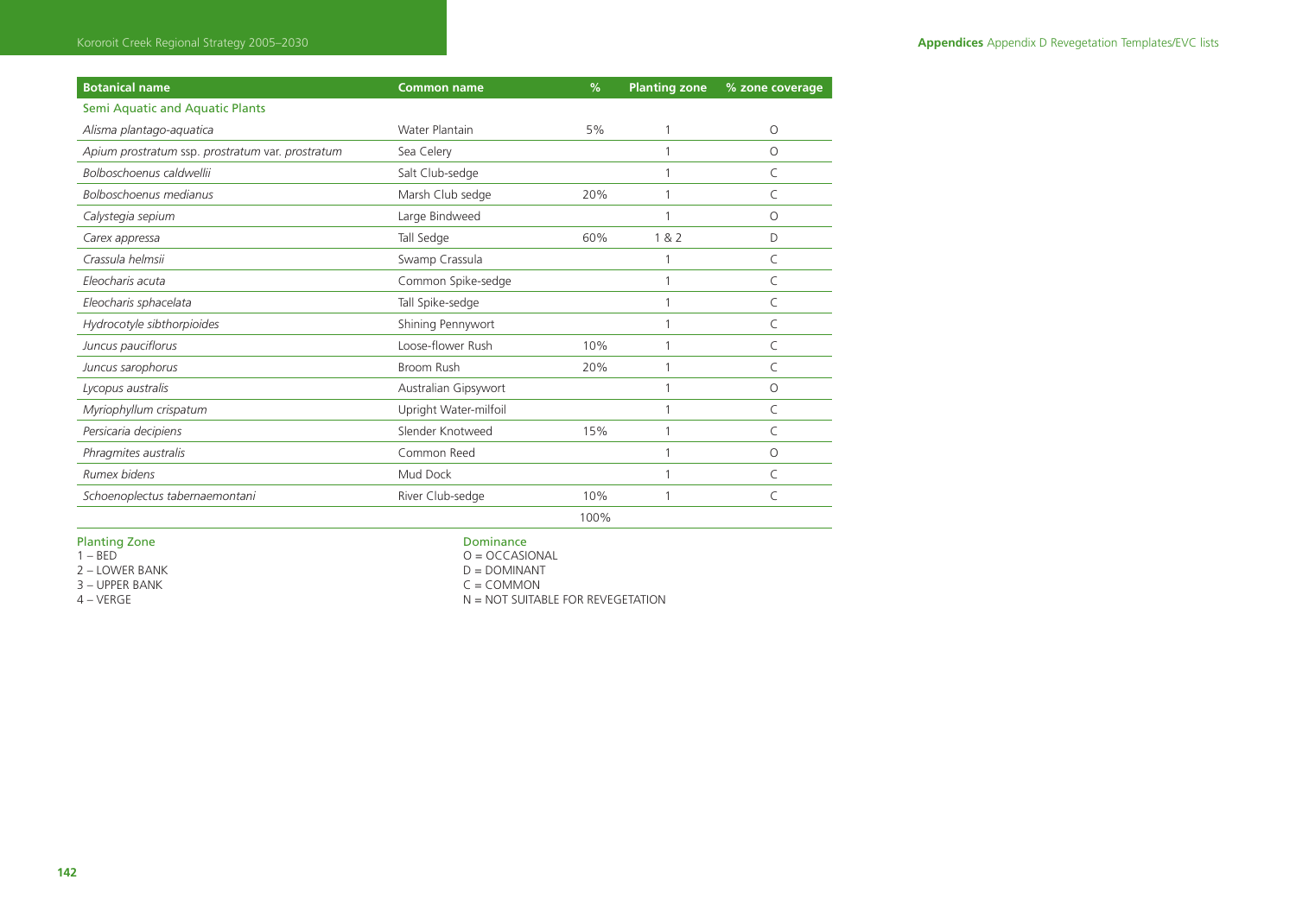# APPENDIX E **Contacts and Internet Links**

DEPARTMENT OF SUSTAINABILITY AND ENVIRONMENT **www.dse.vic.gov.au**  Phone: **136 186** 

PARKS VICTORIA **www.parkweb.vic.gov.au**  Phone: **131 963** 

MELBOURNE WATER **www.melbournewater.com.au**  Phone: **131 722** 

MELTON SHIRE COUNCIL **www.melton.vic.gov.au**  Phone: **9747 7200** 

BRIMBANK CITY COUNCIL **www.brimbank.vic.gov.au**  Phone: **9249 4000** 

HOBSONS BAY CITY COUNCIL **www.hobsonsbay.vic.gov.au**  Phone: **9932 1000** 

WYNDHAM CITY COUNCIL **www.wyndham.vic.gov.au**  Phone: **9742 0777**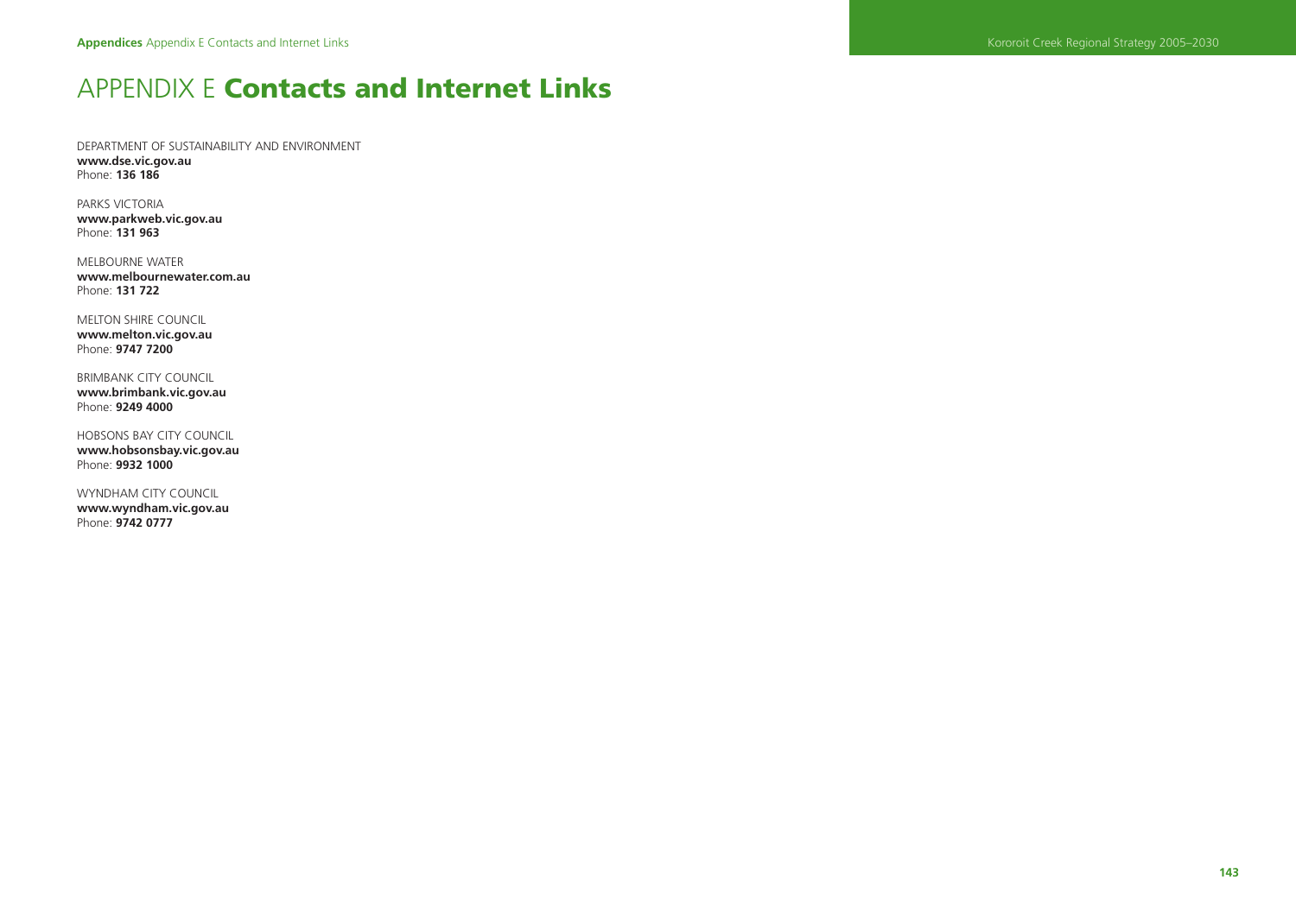# APPENDIX F **Publications and References**

- Altona City Council, Altona Coastal Park Management Plan, Department of Conservation and Environment, Western Region Commission, April 1992.
- Altona City Council Department of Conservation and Environment Western Region Commission, Altona Coastal Park Management Plan, April 1992.
- Anutech, Kororoit Creek Aboriginal Place Draft Plan of Management, Conservation Plan and Concept Designs, prepared for The Victoria Archaeological Survey.
- Anutech 1989. Kororoit Creek Aboriginal place draft plan of management; Conservation Plan and Concept Plan. Report to Aboriginal Affairs Victoria.
- Archaeological and Aboriginal Relics Preservation Act 1972.

Austroads Constructions Standards Australia.

Australia ICOMOS Burra Charter, 1999.

- Bird, Carolyn and Frankel, David, 1998. Pleistocene and Early Holocene archaeology in Victoria. A view from Gariwerd. The Artefact, Vol 21:48–62.
- Birtchnell M and Tonkinson D, Greening Australia, Flora and Preliminary Fauna Assessment, Barnes Road Bridge, Altona, August 2002.
- Board of Works, Kororoit Creek: Erosion Site Summary.
- Bowler, J. M., D. J. Mulvaney, D. A. Casey and T. A. Darragh, 1967. Green gully burial. Nature 213:152–4.
- Bowler, Jim. 1970. Alluvial terraces in the Maribyrnong Valley near Keilor, Victoria. Memoirs of the National Museum of Victoria 30:15–58.
- Brimbank City Council, Aboriginal Cultural Heritage Strategy, Background Document, September 1997.
- Brimbank City Council, Aboriginal Cultural Heritage Strategy, September 1997.
- Brimbank City Council, Draft Post-Contact Cultural Heritage Strategy; Stage 1– Preliminary Survey, Volume 1, May 1997.
- Brimbank City Council, Draft Post-Contact Cultural Heritage Strategy; Stage 1– Preliminary Survey, Volume 2, Site Listing, May 1997.
- Brimbank City Council, Draft Public Open Space Policy.
- Brimbank City Council Environment Plan 2004–2007.
- Brimbank City Council, Natural Heritage Strategy Background Pages, February 1997.
- Brimbank City Council, Natural Heritage Strategy Planning and Management, March 1997.
- Brimbank City Council, Shaping Brimbanks Future, Municipal Strategic Statement, December 1996.

Brimbank City Council, Urban Design Strategy, November 1997.

- Brimbank Planning Scheme, 2006 Brimbank City Council.
- Brimbank Stormwater Management Plan 1999.
- Brimbank Urban Stormwater Management Plan, September 2004, Brimbank City Council.
- Brown, S. and Sharon Lane, 1997. Aboriginal cultural heritage Strategy, Background Document. Report to Brimbank City Council prepared by du Cros & Associates, Melbourne.
- Brown, S. and Sharon Lane, 1997. Aboriginal Cultural Heritage Strategy. Report to Brimbank City Council prepared by du Cros & Associates, Melbourne.

Brown, M. Shared Pathway: More Park, Melbourne Water, May 1993

- Bullum Bullum Aboriginal Place Conservation Plan, Context 2000, Aboriginal Affairs, Victoria.
- Carr, G.W. (1993). Exotic flora of Victoria and its impact on indigenous biota. In 'Flora of Vicoria'. Vol. 1. (Eds. D.B. Foreman and N.G. Walsh) pp. 26–97. (Inkata Press: Melbourne.)
- Carr, G.W. (1988). Vegetation and Management Aspects of Altona Coastal Park, City of Altona, Victoria. Report prepared for the Western Region Commission and the Ministry for Planning and Environment. Ecological Horticulture Pty Ltd, Clifton Hill, Victoria.
- Carr G. W. McMahon A R F. Todd J. A. & Bedgood S. E. The Vegetation, Botanical Significance and Management of Cherry Lake, Lower Kororoit Creek and Truganina Swamp, Altona, Victoria, May 1989.
- Casey, D. and T. Darragh, 1970. Excavation of the Green Gully burial. Memoirs of the National Museum of Victoria. 30:3–14.
- Catchment and Land Protection Act 1994, Victorian Parliament.
- China Australia Migratory Bird Agreement (CAMBA) Department of Foreign Affairs and Trade, Canberra, Australian Government Publishing Service, Canberra, Commonwealth of Australia 1995.
- City of Brimbank, City of Brimbank Open Space Plan, Stage One Final Report, Sept 1999.
- Close, P. (2003). An Assessment of the aquatic fauna of Kororoit Creek, Victoria. Arthur Rylah Institute of Victoria, Melbourne Water.

Coastal Management Act 1995 Victorian Parliament.

- Commonwealth Government of Australia, Aboriginal and Torres Strait Islanders Heritage Protection Act 1984.
- Condind, Craigie and Brizga (2000) The Upper Maribyrnong Werribee Catchments Waterway Management Plan.
- D'agata S. Cherry Creek, Truganina Swamp, and Kororoit Creek Wetlands Study Hydrologic and related information, June 1989.
- Debney, T. and J. Reeves, 1999a. Plan of Aboriginal Archaeological Management, Cairnlea, Kororoit Creek, Victoria. Report to ULC.
- Debney, T. and J. Reeves, 1999b. Summary Plan of Aboriginal Archaeological Management, 'Cairnlea', Kororoit Creek Victoria. Prepared for the URC.
- Department of Conservation and Environment, Kororoit Creek Aboriginal Place Landscape Masterplan Report.
- Department of Infrastructure, Melbourne 2030, Planning for Sustainable Growth (Summary), October 2002.
- Department of Natural Resources and Environment, Draft Port Phillip and Westernport Native Vegetation Plan, August 2000.
- Department of Sustainabilty and Environment Melbourne, Securing Our Water Future, Green Paper for Discussion, August 2003.
- Drohan J. Kororoit Creek Trail Plan: Port Phillip Bay to Gillespie Road, St Albans, Waterways and Parks Division Board of Works, 1989.
- DSE (2003a). Victorian Fauna Display. (DSE/Viridians Biological Databases: Brighton East).
- DSE (2003b). Advisory List of threatened Vertebrate Fauna in Victoria – 2003. Department of Sustainability and Environment, East Melbourne.
- DSE (2003c). Flora Information System. Department of Sustainability and Environment/Viridians Pty Ltd, Melbourne)
- du Cros, H., Long, A. and Rhodes, D., 1993. Site 7822/488 Gisborne South salvage excavation report. Report to VicRoads, Melbourne.
- du Cros, Hilary, 1993. A recent excavation of an inland Aboriginal site near Gisborne, Victoria. Australian Archaeology, 37:60.
- Duncan S. & Mueck S. G. The Flora and Fauna of the Kororoit Creek Aboriginal Place and Recommendations for its Management, Prepared for the Victorian Archaeological Survey Group, Flora Branch Dept. of Conservation and Environment, April 1992.
- Edaw (Aust), North Altona Quarry Site Proposed Landfill, Landscape Report to the City of Footscray, March 1994.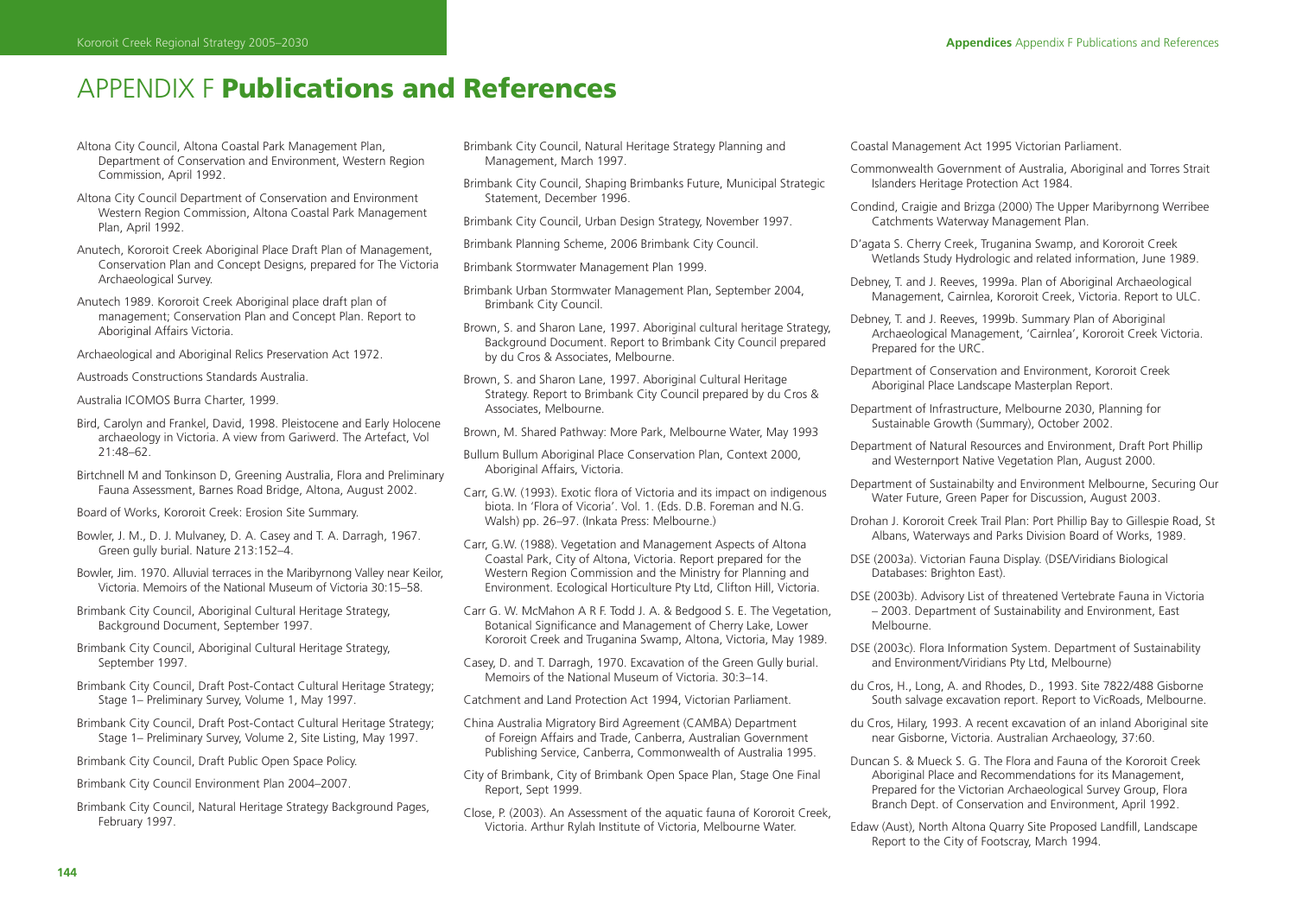Edaw (Aust), Western Open Space Mapping Project (Draft) May 2002.

Egloff, Brian, 1988. Deer Park Aboriginal site: archaeological investigation. Report to Aboriginal Affairs Victoria.

Environment Protection Act 1999.

- EPA, Lower Kororoit Creek Sediment Assessment Study, June 1991.
- EPA, 2000. The Health of Streams in the Werribee Catchment Environment Protection Authority, Victoria, Southbank.

Flora and Fauna Guarantee Act 1988.

Friends of Lower Kororoit Creek Inc.

- Gill, E. 1955. The age of the Keilor man. Anthropos 50:417.
- Gill, E. 1966. Provenance and age of the Keilor cranium; oldest known human skeletal remains in Australia. Current Anthropology 7:581–4.
- Habitat, Habitat: Development Concepts, 1992.
- Hassell Planning Consultants and Land Systems EBC Pty. Ltd. in association with Golder Associates, Ove Arup and Partners and Parr Fraser and Jones, Albion Concept Plan, June 1993.
- Healthy Rivers, Healthy Communities and Regional Growth 2002.
- Hobsons Bay City Council, Paisley Challis Wetland Williamstown (Pamphlet).
- Hobsons Bay City Council Stormwater Management Plan (2006).

Hobsons Bay Planning Scheme.

- Japan Australia Migratory Bird Agreement (JAMBA), Department of Foreign Affairs, Canberra, Australian Government Publishing Service, Canberra, Commonwealth of Australia 1995.
- Keith Turnbull Research Institute (1998). Landcare notes Declared noxious weeds. Department of Natural Resources and Environment, Victoria.
- Kunnert, C. (1991). Cherry Lake, Lower Kororoit Creek and Truganina Swamp Management Plan, Report prepared for Parks and Open Space – Board of Work by Carol Kunnert.
- Loder and Bayly Consulting Group, Melton Park Plan Revision, August 1994.
- Luebbers, Roger 1995. An archaeological survey of Karadoc Swamp Northwest Victoria. A report to the Mildura Aboriginal Corporation, Mildura, Victoria.
- Macumber, Phillip, 1991. Interaction Between Ground Water and Surface Systems in Northern Victoria. Dept. of Environment and Conservation, Melbourne.
- Master planners Landscape Consultants, Draft Kororoit Creek Bikeway Masterplan, May 1996.
- McDougall, K.L. (1987). Sites of botanical significance in the Western Region of Melbourne. Western Region Commission, Melbourne.
- McGuckin, J. Water Quality of the Kororoit Creek Catchment. Report prepared for Waterways and Drainage, Melbourne Water Corporation 2000.
- Mc Kenzie J. A. and O'Connor W. G. The Fish Fauna and Habitats of the Kororoit Creek, Truganina Swamp, Laverton Creek and Cherry Lake, June 1989.
- Melbourne and Metropolitan Board of Works, Kororoit Creek Linear Trail, Concept Plan Report, January 1989
- Melbourne and Metropolitan Board of Works, Kororoit Creek Linear Trail, Feasability Study Report, January 1989
- Melbourne and Metropolitan Board of Works, Parks and Open Space Division, Cherry Lake, Lower Kororoit Creek and Truganina Swamp Management Plan Summary Document, April 1991.
- Melbourne Parks and Waterways, Kororoit Creek Waterway Plan, April 1995.
- Melbourne Water, Kororoit Creek Locality and Maintenance Plans, January 1996.
- Melbourne Water, Kororoit Creek Waterway Management Activity Plan, 1998 (Report prepared by Thompson Birrell Landscape Design for Melbourne Water) and revised edition, 2004.
- Melbourne Water, Metropolitan Trail Network: Maribrynong River Trail Sign Plan, April 1992 and May 1993.
- Melbourne Water, Open Space Strategy Focus 1, Kororoit Creek and The Coast from Princes Highway (Draft), November 1992.
- Melton Planning Scheme.
- Melton Shire Council Stormwater Management Plan (KBR 2003).
- Melton Shire Open Space Strategy Draft September 2002.
- Melton Shire Open Space and Trail Strategy (Stratcorp Dec 2002).
- Melton's Grassy Ecosystems report 2002.
- Meucks S. G. and Duncan S. The Flora and Fauna of the Kororoit Creek Aboriginal Place and Recommendations for its Management, Department of Conservation and Environment, prepared for the Victorian Archaeological Survey Group.
- Ministry for Planning and Environment, Kororoit Creek: Planning Study and Linear Park Proposal, Melbourne Western Region Commission, November 1984.
- Ministry for Planning and Environment, Melbourne Western Region Commission, Kororoit Creek, Planning Study and Linear Park Proposal, November 1984.
- MMBW, Kororoit Creek Designated Flood Levels, 1987.
- Moloney, David, 2002. Shire Of Melton Heritage Study Stage One: Places Of Potential Heritage Significance. Report to Shire of Melton.
- Muir, A.M., Edwards, S.A. and Dickens, M.J. (1995). Description of conservation status of vegetation of the Box – Ironbark ecosystem in Victoria. Department of Conservation and Natural Resources, Victoria.
- Muir, A.M. and Collinson, M.H. (1997). VicRoads: Hume Freeway – Mahoneys Road to Craigieburn Preliminary Flora and Fauna Investigation. Report prepared for VicRoads. Ecology Australia Pty Ltd, Fairfield, Victoria.
- Mulvaney, John. 1970. Green Gully Revisited: the later excavations. Memoirs of the National Museum of Victoria 30:59–77.
- Murphy A. and du Cros H. Kororoit Creek Archaeological Overview: Deans Drive Rockbank, To Princes Highway, Laverton North, Victoria, Report to Melbourne Water, du Cros & Associates, November 1994.
- Oates, A. and Taranto, M. (2001). Vegetation mapping of the Port Phillip and Westernport region. Arthur Rylah Institute for Environmental Research Heidelberg.
- Organ, A. Growling Grass Frog (*Litoria reniformis*) survey and management recommendations along Kororoit Creek – Altona to Rockbank, Victoria. Report prepared for Melbourne Water Corporation 2005.
- Pavlides, C. and M. Atkinson, 2000. Archaeological testing of Aboriginal and historic sites in the Middle Neighbourhood, Caroline Springs. Report to Delfin Ltd.
- Parks Victoria, Linking People and Spaces, A Strategy for Melbourne's Open Space Network, 2002.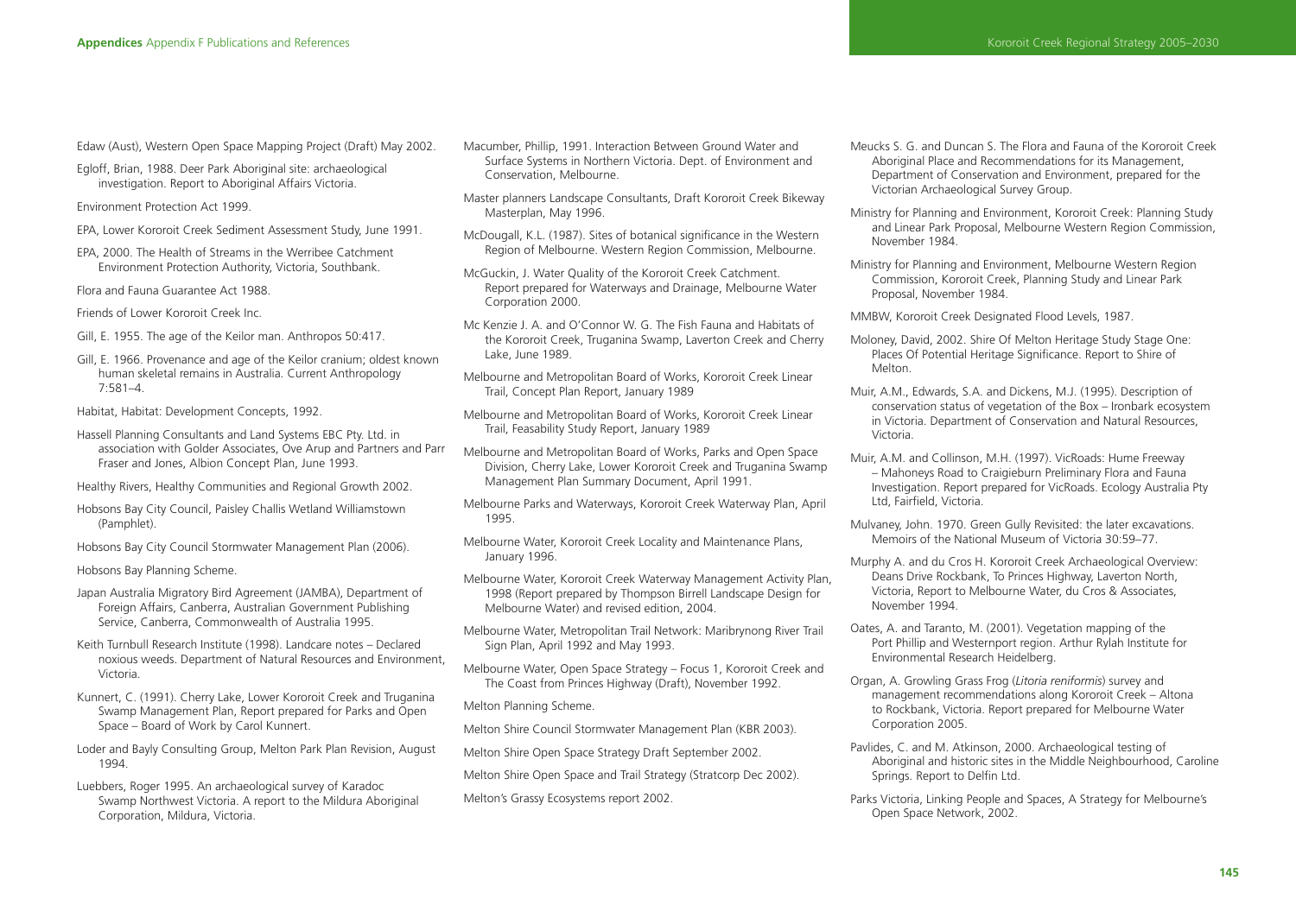- Parks Victoria, Williamstown Altona Coastal Parklands, Strategic Directions Plan, November 1997.
- Parks Victoria and Hobsons Bay City Council, Williamstown-Altona Coastal Parklands, Draft Strategic Directions Plan Map One, July 1997.
- Pavilides C., and & Atkinson, M., 2000. Archaeological Testing of Aboriginal and Historic Sites in the Middle Neighbourhood, Caroline Springs.
- Pennington T. Erosion Assessment Kororoit Creek and Skeleton Creeks, June 1992.

Planning and Environment Act 1987.

Planning and Environment (Planning Schemes) Act 1996.

- Port Phillip and Westernport Regional River Health Strategy 2004– 2009, Port Phillip and Westernport Catchment Management Authority/Melbourne Water.
- Priestley, Susan. 1988. Altona: a Long View. Hargren Publishing Company, Melbourne.

Reed, J., A Biological Assessment of Lower Kororoit Creek 1992.

Rhodes, D., A. J. Hill, and J. G. Smith 1999. Archaeological heritage and environmental assessment of the Middle Neighbourhood at Caroline Springs. Report to Delfin Property Group.

Rosengren, N.J., Kororoit Creek Geomorphology and Geology. Report for Kororoit Creek Regional Strategy Plan 2005–2030, prepared by Department of Sustainability and Environment, Melbourne 2003.

Schapper J. A. and DeMoulpied P. Habitat: Issues and Opportunities, School of Environmental Planning, The University of Melbourne, 1992.

Schultz, M. (1992). Altona Coastal Park Management Plan. Report prepared for Altona City Council, Department of Conservation and Environment, and Western Region Commission by the Altona Coastal Park Committee of Management.

Serena M. and Williams G. A. Melbourne Platypus Survey Results 1995–1996, Report to Melbourne Water.

Shire of Melton, Draft Melton East Strategy Plan (Revised), June 1997.

Shire of Melton, Environmental Enhancement Policy (Environmental Management Guidelines 1996).

Shire of Melton, Melton Paths and Trails (Pamphlet).

Stream Frontage Management Program, Melbourne Water.

Tackling Weeds on Private Land Initiative, Department of Sustainability and Environment.

Thompson Berrill Landscape Design (1998). Kororoit Creek Waterway Management Activity Plan. Report prepared for Melbourne Water by Thompson Berrill Landscape Design Pty Ltd.

Tunn, John 1998. Pleistocene landscapes of Brimbank Park, Keilor, Victoria. The Artefact, Vol. 21:35–47.

- VicRoads, Principal Bicycle Network Map Five, June 2002.
- VicRoads, Principal Bicycle Network Map One, June 2002.

Victorian Flora and Fauna Guarantee Act 1980.

Victorian Heritage Act 1995.

Victorian Pest Management, A Framework for Action, Department of Natural Resources and Environment.

Victorian River Health Strategy, Department of Sustainability and Environment.

Victoria's Native Vegetation Management, A Framework for Action, Department of Natural Resources and Environment.

Vines, G. 1990. Historical & Archaeological Survey for the Melton East Structure Plan Study Area.

Vines, G. 1993. Hopkins Road Archaeological Survey. Report to Wyndham City Council, Wyndam Waterways Strategy Plan, (Draft for Public Comment), April 2002.

Walsh, C.J. and Breen, P.F., (1999). Urban stream rehabilitation through a decision-making framework to identify degrading processes and prioritise management actions.

Water Act 1989.

Werribee Catchment Action Program (1999).

Woodgate, P.W., Peel, W.D., Ritman, K.T., Coram, J.E., Brady, A., Rule, A.J. and Banks, J.C.G. (1994). A study of old growth forests of East Gippsland. Department of Conservation and Natural Resources, Victoria.

Wyndham City Council Stormwater Management Plan (WBM 2000).

Wyndham Planning Scheme.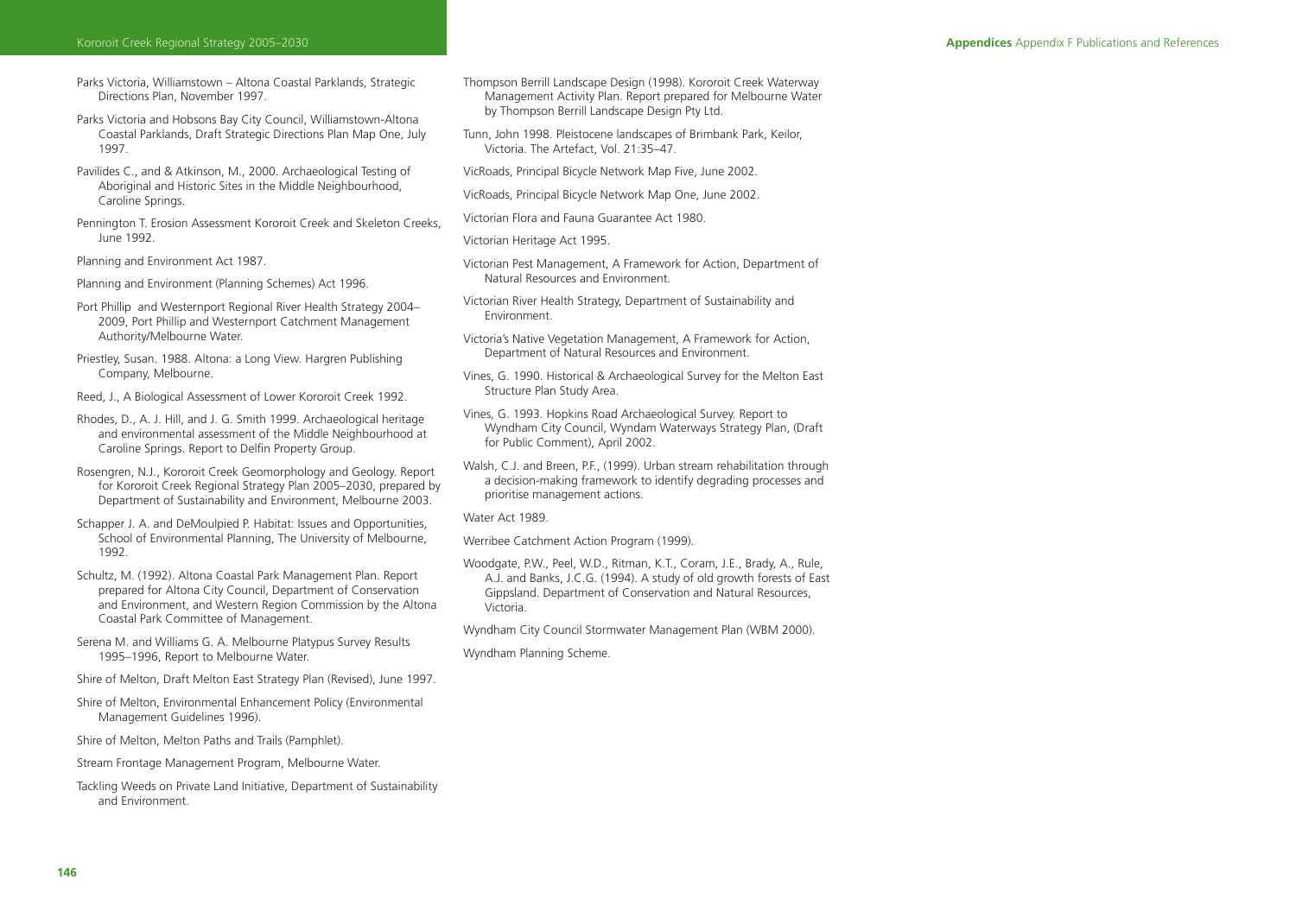# APPENDIX G **Glossary**

- **Alluvium**: the fine-grained sediments such as clay and silt deposited by streams that usually forms as flats or plains adjacent to the stream channel.
- **Artefact**: any object manufactured or otherwise modified for human use.
- **Cultural Materials**: collectively all items manufactured by people
- Fabric analysis: a study of an assembly of manufactured materials for the purpose of identifying assemblage sequences, dates of manufacture. renovations, or conservation needs.
- **Fabric**: usually referring to items or objects manufactured from human enterprise, fabric consists of the total substance of those items or materials that make up that item or groups of items.
- **Flake**: A stone piece struck from a core during tool making or the resharpening of an edge. In hard stones, such as chert, and silcrete, a distinctive conchoidal bulb is formed along the fractured surface at the point of impact, thus identifying the flake as an artefact.
- **ICOMOS**: International Convention on Monuments of Significance
- **In Situ**: in place or buried by sediment and presumably undisturbed by subsequent depositional events.
- Lithic core: a piece of stone from which a flake has been removed by human enterprise, typically by percussion with a stone hammer.
- Lithic Scatter: a generic site type which contains stone artefacts, including flakes and other discarded pieces, that is dispersed on the land surface as a result of erosion or other forms of ground disturbance. The term has no implication to site function or antiquity.
- Metropolitan Trail Network (MTN): The Metropolitan Trail Network is the off-road component of the Public Bicycle Network (see definition below) and is coordinated by Parks Victoria to ensure the wider community has access to open space and recreational trail opportunities. VicRoads coordinates the on-road trail component of the PBN, which predominately services commuter trail users.
- **Node**: concentration of facilities which attract people to the creek side environs for recreation. A node is generally parkland and comprises facilities that support passive recreation and trail access. These facilities may include picnic areas, shelters, carparking, toilets, playgournds and trail information. In few instances, nodes may include commercial facilities such as cafes and they may encompass adjoining private land as well as public land.
- **Post-Contact**: the period following the arrival of non-indigenous immigrants that resulted in contact and hence interaction between two cultural systems and their land use traditions. In Victoria, the first contact is notionally associated with whalers and sealers who began operation after c. 1810.
- **Pre-Contact**: the time period pertaining to human habitation for which there is no written text to describe and/or explain cultural activity.
- **Principal Bicycle Network (PBN)**: The Principle Bicycle Network is an interconnected trail network that consists both on-road and off-road trails.
- **Small Tool Tradition**: a term coined to identify the emergence of an industrial tradition in tool making in which core reduction is characterized by a distinctive core preparation technique to produce a variety of new implement forms. In Victoria the industry took form between 5100-5500 BP and appears to have continued in use in some districts until the Contact period when stone tool manufacture was abandoned altogether.